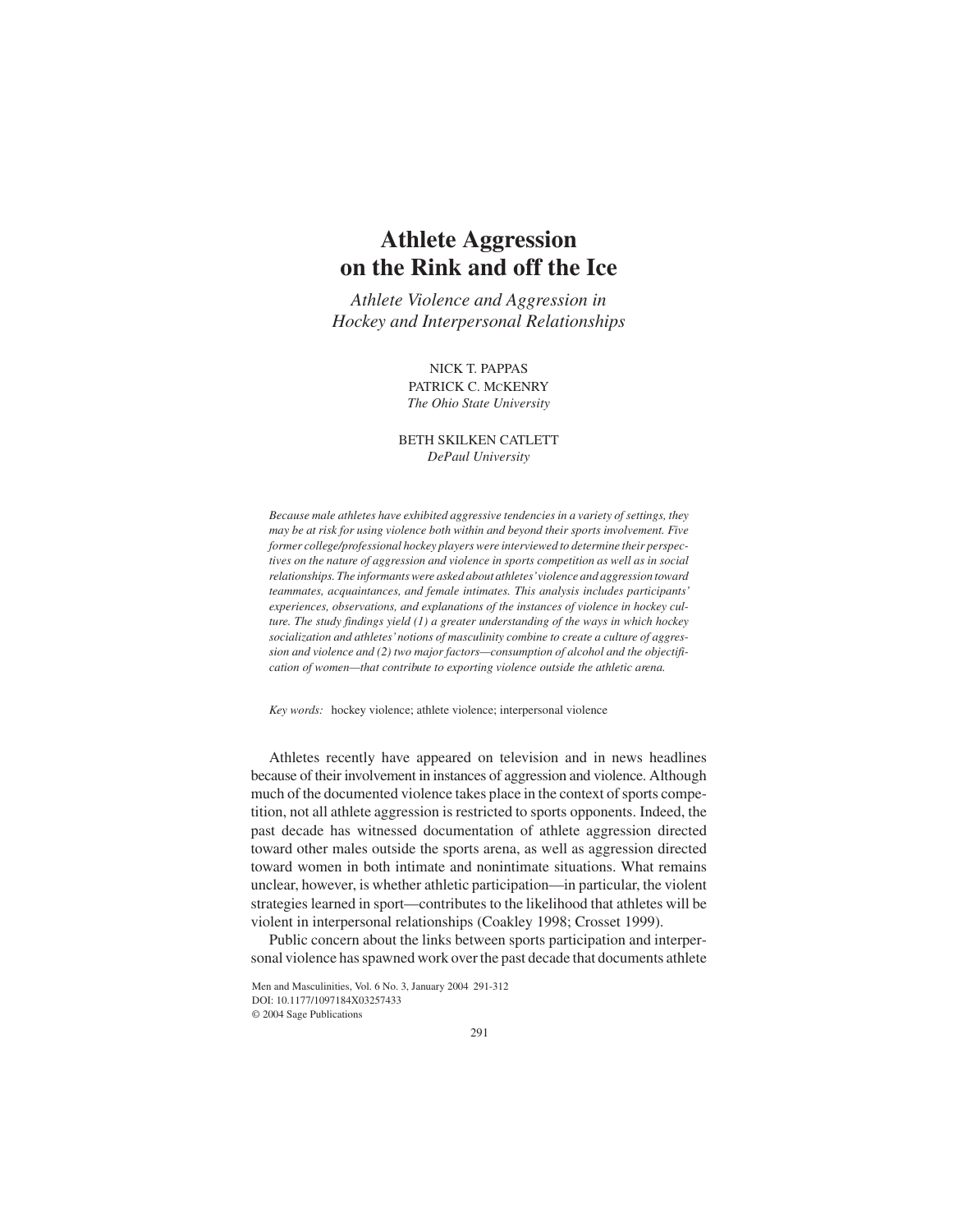violence, especially in the area of sexual aggression. Specifically, several studies have indicated that college athletes are overrepresented among those who are involved in aggressive and violent sexual behavior on college campuses. In a study of male undergraduates at a large southeastern university, Boeringer (1996) found that 60 percent of athletes reported at least one instance of using verbal coercion to obtain sexual favors, 28 percent reported using alcohol and drugs to obtain sexual favors, and 15 percent reported using physical force. Moreover, Boeringer found that athletes reported higher percentages than nonathletes in all such categories of aggressive behavior. In a similar vein, Frintner and Rubinson (1993) found that although the population of male athletes at a large midwestern university was less than 2 percent of the male student population, 21 percent of the reported sexual assaults, 18 percent of the attempted sexual assaults, and 14 percent of the cases of sexual abuse were committed by members of sports teams or sports clubs on campus. Berkowitz (1992) similarly reported that in one review of alleged gang rapes by college students since 1980, twenty-two out of twentyfour documented cases were perpetuated by either members of fraternities or intercollegiate athletic teams. And Crosset, Benedict, and McDonald (1995) reviewed police records at twenty colleges and universities as well as the records of offices of judicial affairs and found that male athletes were overrepresented in reports of sexual assault; while athletes accounted for 3 percent of the male student population, they perpetrated 35 percent of the physical battering reports on the college campuses.

Young (1993) argues that the links between sport and interpersonal violence parallel the problems of violence elsewhere in society. In fact, this notion is consistent with research that indicates that violence in one social domain is highly correlated with violence in other domains (Fagan and Browne 1994; National Research Council 1996). Yet it should be noted that while much is known regarding athlete-athlete violence as a part of the sport, there is little empirical validation of athlete violence outside the sports arena (Benedict and Klein 1997; Coakley 1998; Young 2000). Moreover, while initial explorations have theorized a link between athletic participation and interpersonal violence, many studies have found only a weak association between sports violence and outside the sport violence (e.g., Koss and Gaines 1993) and some have found no association at all (Carson, Halteman, and Stacy 1997; Schwartz and Nogrady 1996).

The mixed results of early empirical research highlight the need to clarify the connections between athletic participation and violence. Indeed, researchers such as Boeringer (1996) and Crosset (1999, 2000) note the pressing need to explore the dynamics surrounding athlete violence beyond the sports context, including inquiries into how team members, coaches, and fans promote and defend violent behavior, variations in the experiences of athletes in different sports contexts, and the role of intervening variables that may be more predictive of male violence than athletic participation per se (Crosset 1999,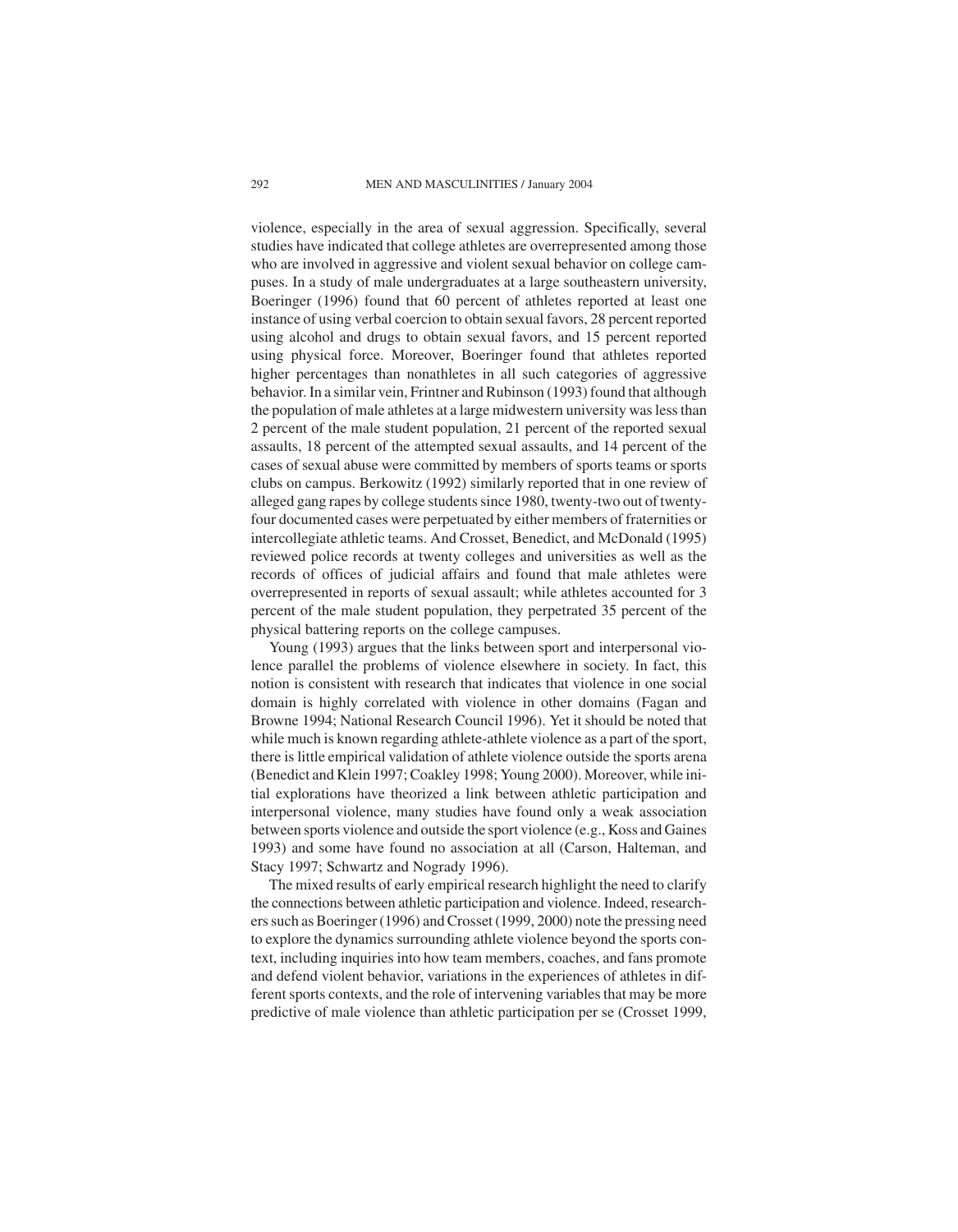Crowell and Burgress 1996). One intervening variable, alcohol consumption, is worth particular note. As Crosset (1999) argues, missing from current discussions of athletes and violence is any discussion of drinking. This omission is conspicuous in light of the strong association between drinking and sport. Furthermore, alcohol has been strongly implicated in much of the research on violence against women; although alcohol consumption is not necessarily considered a cause of such violence, many scholars theorize that it has a complex role in men's violence.

The need for such exploration is perhaps nowhere more pertinent than in the sport of hockey. In recent years, several incidents in professional hockey have resulted in an intensified concern regarding aggression and violence associated with the sport. For instance, Toronto Maple Leafs'Nick Kyupreos sustained a severe concussion that led to his early retirement from hockey. In another incident, Vancouver's Donald Brahshear was struck on the head by Boston's Marty McSorley; he missed 20 games because of the injury. Furthermore, several publicized incidents of athlete violence outside the sports context have caused substantial concern, in particular, about the links between male athletic participation and violence against women. One case, for example, involves AHL Wilkes-Barre rookie, Billy Tibbetts, who lost four seasons of hockey due to a jail sentence for raping a 15-year-old girl at a party.

Thus, the purpose of this study is to explore, through in-depth interviews with five former college/professional hockey players, the nature of aggression and violence in their sport and its relationship to violent interpersonal behaviors both inside and outside the sport. Violence is defined as male-tomale physical sport-related violence, male-to male physical out-of-sport interpersonal violence; and male-to-female physical, sexual, and emotional aggression and abuse.

#### **SOCIALIZATION FOR VIOLENCE**

While an instinctive drive and a drive stimulated by frustration may partially explain sports aggression, Terry and Jackson (1985) contend that a powerful socialization process is the primary determinant of sport and sportrelated violence. Hargreaves (1986) notes that sports offers an ideal means for males to develop and exhibit traditional masculine qualities including power, strength, and violence while rejecting traditionally ascribed feminine values. Terry and Jackson see sports aggression as behavior learned in a culture that reinforces and models violence. In sport, reinforcement for acts of violence emanate from a variety of sources, which may be grouped under three categories: (1) the immediate reference group of the athlete, especially coaches, teammates, and family; (2) the structure of the sport and the implementation of rules by governing bodies and referees; and (3) the attitude of the fans, media, courts of law, and society in general.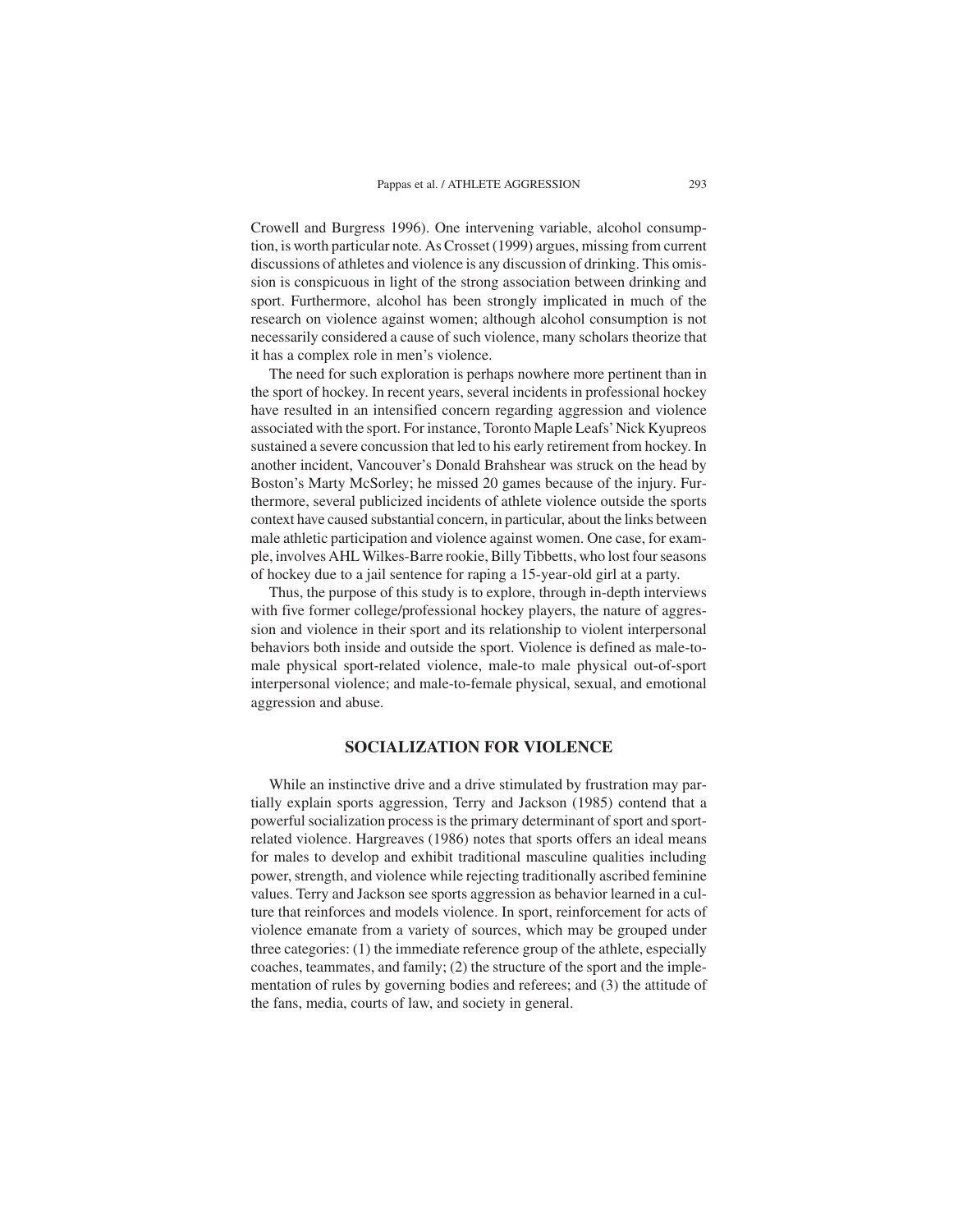### **REFERENCE GROUPS**

Cultural ideals of sport and of masculinity combine to create a context within which violence in athletics is not only tolerated but encouraged (Messner 1995). Coaches and parents contribute to the legitimacy of sports violence as they argue that sport aggression prepares boys for success as a man in an adult world (Fine 1987). Messner and Sabo (1990) contend that male tolerance of risk and injury in sports is not a socially passive process but rather is one through which violence, injury, and disablement become reframed as masculinizing by society at all levels. Demonstration of these behaviors is thus linked to gender legitimacy.

In a review of biographies of athletes who come to understand the rewards of aggression and violence, Crosset (1999) suggests that these individuals learn from coaches and peers to be violent. Studies of hockey players, in particular, provide prototypic examples of such socializing influences. For instance, Smith (1979b) found that displays of toughness, courage, and willingness to fight are important means of establishing a positive identity among both peers and coaches in hockey. Moreover, Weinstein, Smith, and Wiesenthal (1995) found that players' aggression, demonstrated especially through fistfighting, often produced greater teammate and coach perceptions of player competence than playing or skating skills. In general, players who backed away from fights were often labeled as "chicken" and were viewed as exhibiting signs of personal failure and weak character. These authors suggest that players will often participate in hockey fights and violence to avoid demeaning labels, which are not easily removed.

Key concepts from West and Zimmerman's (1987) classic work on "doing gender" provide an apt interpretive framework for understanding the impact of hockey culture on athletes'displays of violence and aggression. Under this view, violent behavior can be seen as a way of constructing oneself as masculine and demonstrating one's place in the masculinity hierarchy (Connell 1995). Violence and aggression may be displayed as a way to meet the gender expectations of the peer group as well as the hegemonic notions of masculinity more broadly (Coakley 1989; Levinson 1989).

Furthermore, Crosset (1999) argues that training for sport in the context of an already patriarchal society may also be training men to be violent toward women. For example, coaches employ images of antifemininity and castration to chastise players. The descriptive works of Curry (1991, 1998, 2000), found team dynamics that openly express support for violence against women and demonstrate how resistance to these norms is discouraged. Indeed, teammates in many contact sports clearly reinforce and model sexist behaviors, focusing on sex, aggression, and negative attitudes toward women (Curry 1991).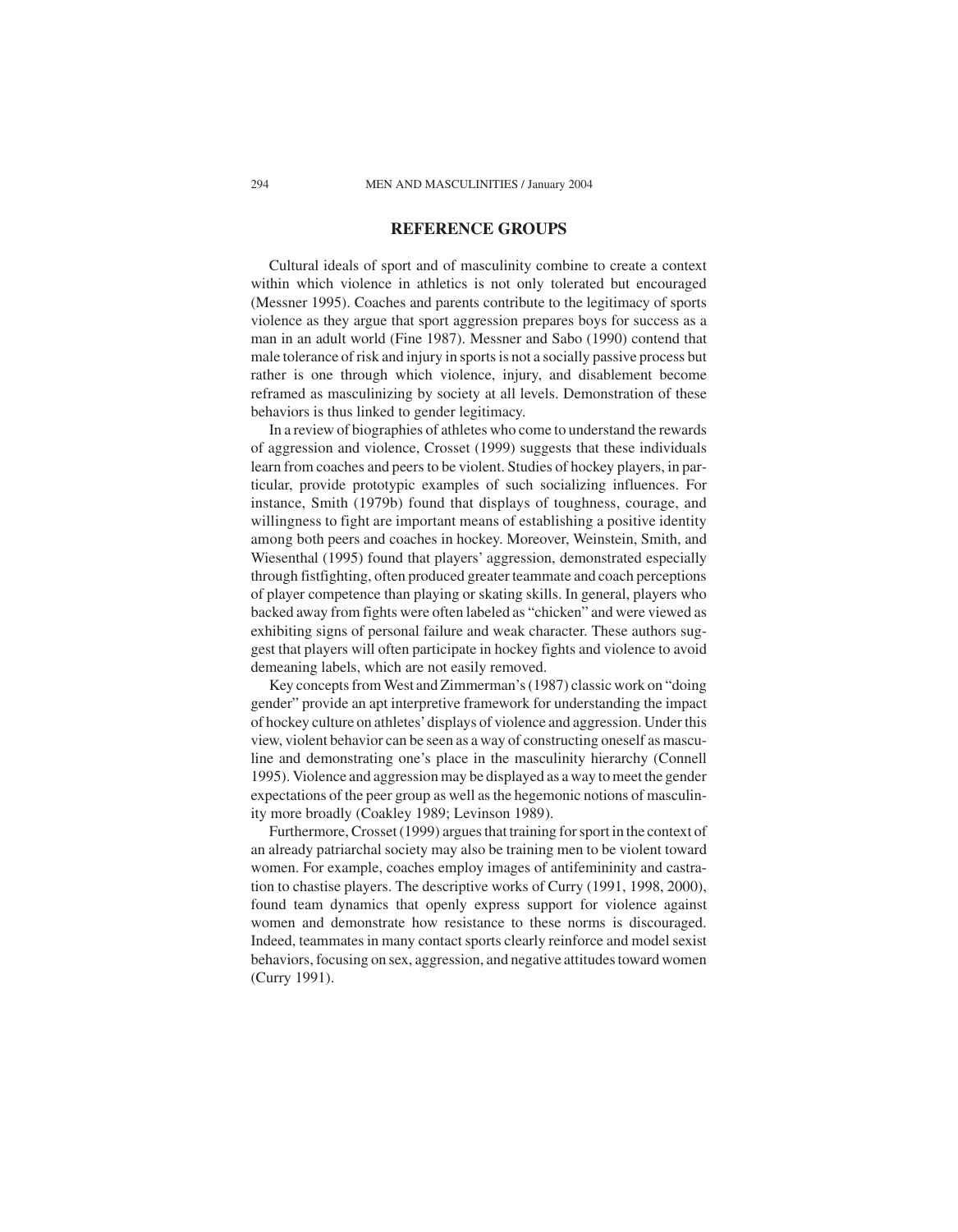# **STRUCTURE OF THE SPORT AND IMPLEMENTATION OF THE RULES**

Many athletes are presented with a conflict inherent to competitive sports—that is, they are presented with the apparent dilemma of having to win at all costs and yet, at the same time, to adhere to moral and ethical sport behavior. Young (1993) reflected this conflict when he compared professional sports to a hazardous and violent workplace with its own unique form of industrial disease. Male athletes are expected to be tough and to live up to cultural expectations of manliness, which often encourage the use of violence and performance-enhancing drugs such as steroids. Indeed, Messner (1990) contends that violent behaviors are occupational imperatives in contact sports with practical consequences if not performed. Athletes constantly are encouraged to ignore their own pain and at the same time are encouraged to inflict pain on others or they risk being belittled by their coaches and peers.

Smith (1979a) specifically describes the hockey subculture in terms of an occupational culture based on a theme of violence. By age 15, boys are identified by coaches for their ability to mete out and withstand illegal physical coercion—attributes desired by professional hockey teams. The structure of the system compels conformity to prevailing professional standards that include the necessity of employing violence. Weinstein, Smith, and Weisenthal (1995) found even among youth and preprofessional junior hockey teams that there was a strong imperative toward violence. These authors state that fighting and intimidation are essential elements in the tradition and culture of hockey.

From an early age, hockey players undergo a specialized socialization process in the production of a tough fighting unit; players are taught that competence is linked to aggressive play, including penalties (Vaz 1979, 1980; Weinstein, Smith, and Wiesenthal 1995). Toughness and willingness to fight are attributes that impress coaches and management (Smith 1983). Players understand the possibility of violence on the ice, and they know that fighting is advocated as a proactive means for not being easily intimidated and guarding against further aggression. Players also are required to create trouble for opponents and to employ tactics that create anxiety in adversaries (Faulkner 1974; Weinstein, Smith, and Wiesenthal 1995).

## **ATTITUDES OF THE COMMUNITY AND SOCIETY IN GENERAL**

In general, there appears to be widespread support, both institutional and community, for violence associated with sport, both within and outside the sports context. Institutional support for alleged perpetrators of violence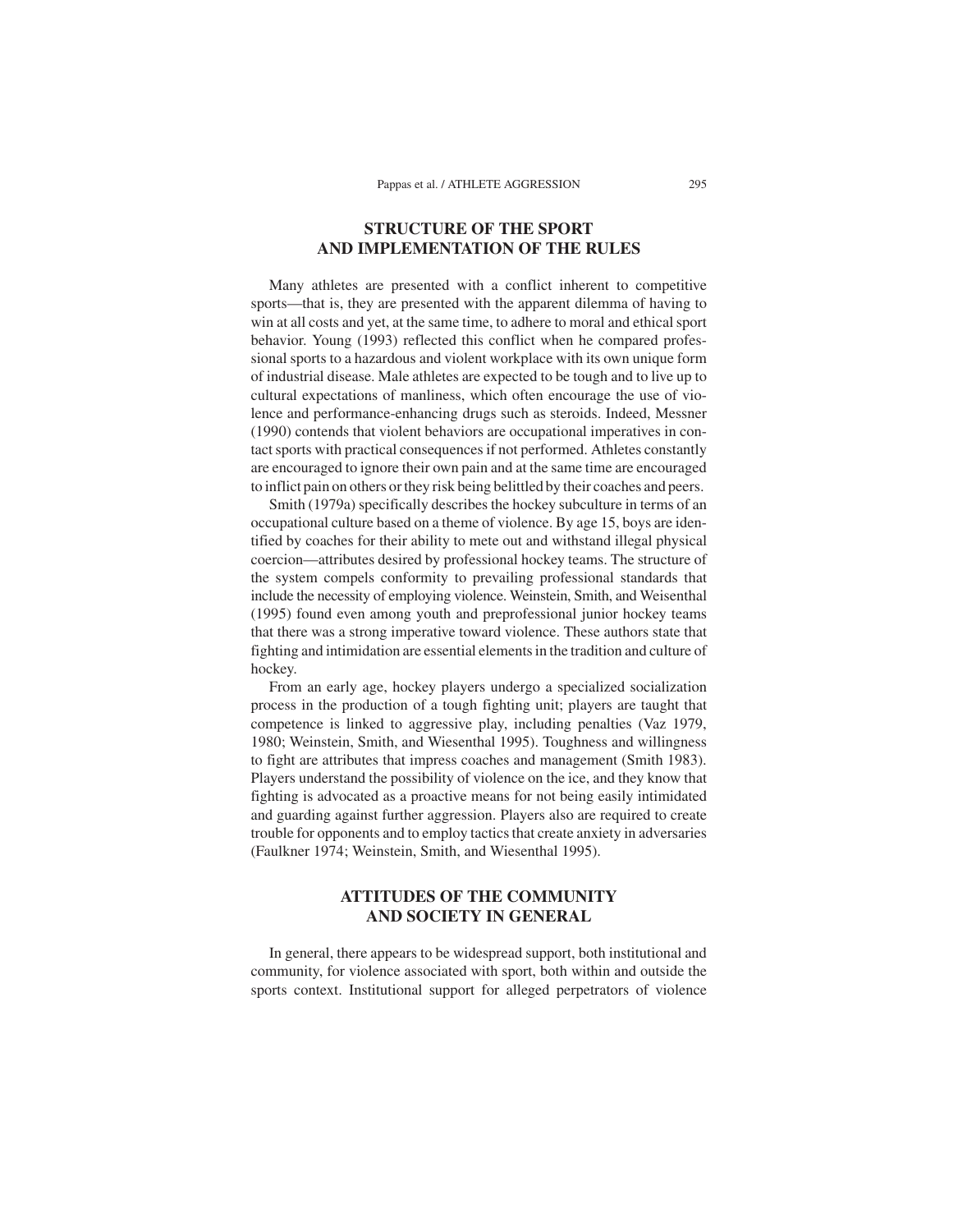outside the sport often blames the victims and fails to hold athletes responsible for their actions. The inability of institutions to hold athletes accountable also extends to the court system (Crosset 1999). In spite of higher rates of violence within sport communities, conviction rates present a striking difference that favors the accused athlete (Benedict and Klein 1997). Benedict and Klein examined arrest and conviction rates for collegiate and professional athletes accused of felony sexual assaults against women and compared these with national crime data to determine differential patterns of treatment in the criminal justice system. In sum, these authors found that of 217 athletes who were initially reported to police for a felonious sex crime, only 24 percent were successfully prosecuted. The comparison national sample was 54 percent of arrests leading to conviction. In addition, Benedict (1997) found in their 150 case studies of reported violence that athletes were convicted in only 28 cases, mainly through plea-bargaining agreements. Only 10 cases went to trial, and 6 of these resulted in guilty verdicts.

Curry (2000), among others, has focused on the sports bar as a safe haven in the community arena for aggression outside the sport. Curry found that aggression and assault are encouraged by bars'privileging of male athletes allowing them to drink for free, taking their sides during fights, and giving them an arena in which to operate. Curry describes the striving for status among peers in the bars though drinking, fighting, and public display of sexual activity. Indeed, Curry (1998) contends that these bars were permissive to the point of allowing the male athletes to take advantage of situations where they could prey on the physical inequalities of others.

Fans also play an important role in the reinforcement of violence, in particular within hockey culture. For example, in a national opinion poll, 39 percent of Canadians reported that they like to see fighting at hockey games (Macleans-Goldfarb 1970, cited in Smith 1979a). In a similar vein, Smith (1979b) found that 61 percent of the players he surveyed perceived spectators at these games as approving of fighting.

Based on this overview of the literature and the socialization into a culture of violence theoretical perspective, the following research questions were developed and addressed: (1) In what ways does participation in hockey promote a culture of aggression and violence? and (2) To what extent does hockey aggression and violence affect off-ice behavior, and what factors seem influential?

#### **METHOD**

Participants in this study were five former hockey players whose ages ranged between twenty-five and thirty years old with a mean age of twentysix years. Four of the five athletes consisted of former players that the researcher formerly coached at the collegiate level. Each of the athletes had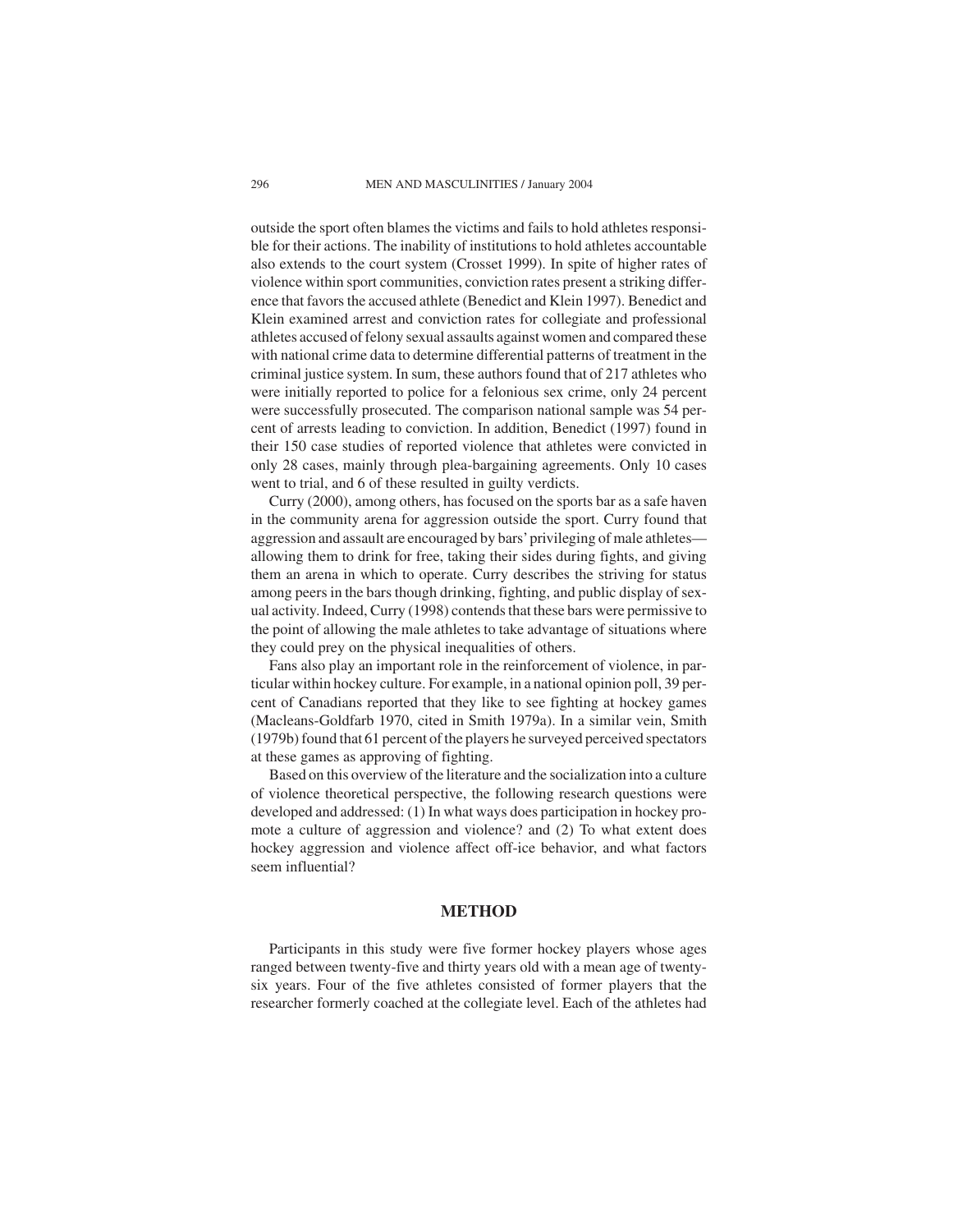competed at either the collegiate level, the professional minor league level, or both. Four of the athletes played collegiate hockey, two of the athletes played professionally in the minor leagues, and one player played both college and professional hockey. Three of the five players were Canadian and played Canadian junior hockey before playing collegiate or professional hockey. It is important to note that the style of Canadian junior hockey is fundamentally different from collegiate hockey in that it allows and encourages fighting to a much greater extent than American collegiate hockey. The two American players had competed at either the high school and/or prep school level before playing collegiate hockey.

The first author has a history of extensive involvement in the culture of ice hockey, with a keen understanding of the perspectives of the players, as well as the phenomenon of violence inside and outside the sports arena. This experience has occurred through participation in American and Canadian junior hockey, over five years of professional playing experience in both the minor leagues and in Europe, and coaching at numerous levels, including three years at the men's collegiate level. It is through being deeply involved in the culture of ice hockey as both a player and a coach over the span of twenty years that the first author has a unique, insider knowledge of ice hockey and its associated violence.

In fact, the first author's unique position as a participant observer within the culture of hockey allowed him ready access for recruitment of players to participate in this study. Four of the five informants were players that the first author coached in college, and the fifth was a referral from one of the four former players. Each of these athletes has at least ten years of professional competition and is thought to be fully immersed into the culture of ice hockey. In addition, the researcher has a long personal and professional relationship with the four players he coached.

The primary source of data for this study was in-depth interviews. The interviews can be considered as semistructured because they were guided by a set of predetermined questions with a number of branching questions that were used to facilitate more detail and more focused attention to the study's domains of interest. Probing questions were also used in a spontaneous manner to prompt elaboration and specificity. The questions were derived from previous inquiries into sport violence as well as previous focused discussions with participants in ice hockey regarding the use of violence. Five major questions were asked during the interviews: (1) Describe your overall experience as a player in organized hockey; (2) How do you think contact sports such as hockey promote violence/aggression within the sport itself; (3) Describe any situations of violence/aggression perpetrated by athletes that you have either seen, heard of, or participated in that occurred outside of sports competition; (4) What are some of the ways that you think participation in hockey encourages off-ice aggression; and (5) What are some ways to prevent athlete violence and aggression off-ice. The participants determined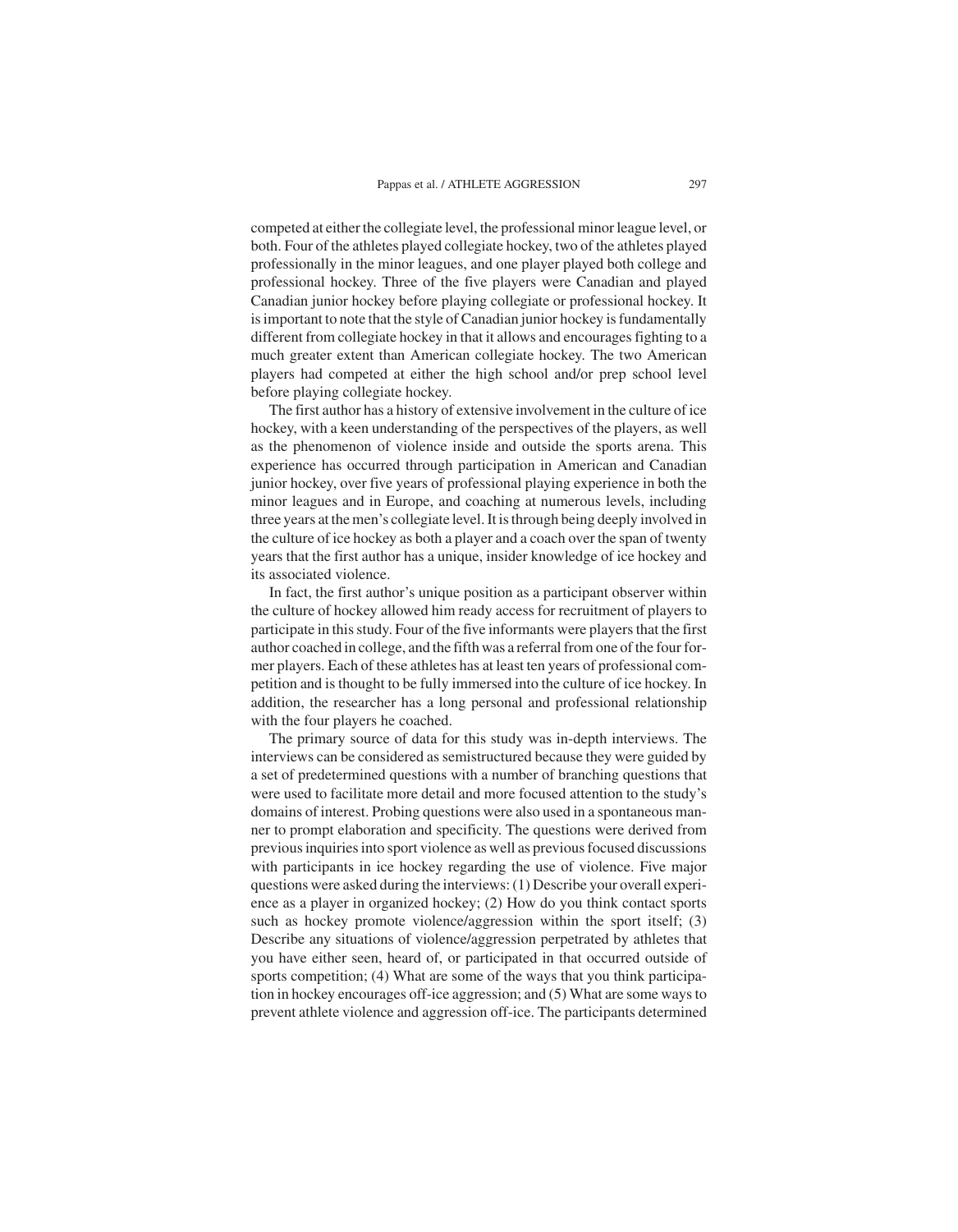the settings for the interviews, which, in four of the five cases were their homes; this helped to ensure privacy and confidentiality.

It is important to note that these participants were asked to (1) discuss their own personal involvement in hockey, both on and off the ice and (2) to comment on their observations of others in the sport and their overall view of violence and aggression associated with the culture of hockey. Because the principal investigator had a strong personal connection to and history with the respondents, and because he wanted to ensure honest and open exploration of sensitive topics such as violence, sexual aggression, and alcohol and drug use, he did not insist that participants specify whether their narrative responses pertained to their own personal experiences or experiences observed of other athletes. Thus, these participants are best considered key informants who inform this in-depth exploration of the culture of violence and aggression among hockey players.

The data analysis began with a verbatim transcription of the audiorecorded interviews. Once this was completed, a qualitative content analysis was conducted by two independent coders. Specifically, coders first identified and subsequently organized themes that emerged from the transcribed text. The interview responses were examined for salient topics covered, patterns, regularities, and differences within and across the cases. Then, initially coded categories were generated from the topics and patterns, and these coding schemes were developed, continuously modified, and redefined through the data collection process and afterwards (Miles and Huberman 1994). Finally, the topics and patterns were placed into conceptually focused analytical themes related to the study's theoretical foundation (Berg 1998; Bogdan and Biklen 1992).

### **RESULTS**

All of the participants'narratives contained detailed accounts of both their own and other athletes' involvement in violence and aggression within the context of sports competition, as well as outside of the competitive arena. These narratives described varied experiences with and observations of aggression perpetrated against teammates, opponents, bystanders, and women. Moreover, each of the participants provided their own subjective insights about the interconnections between hockey and aggression/violence. In this analysis, we first discuss, in an introductory fashion, the participants'accounts of the extent of violence in ice hockey. Next, we review the ways in which hockey socialization and athletes'notions of masculinity combine to create a culture of aggression and violence. We then turn to an examination of two central factors—consumption of alcohol and the objectification of women that contribute to exporting violence outside the athletic arena.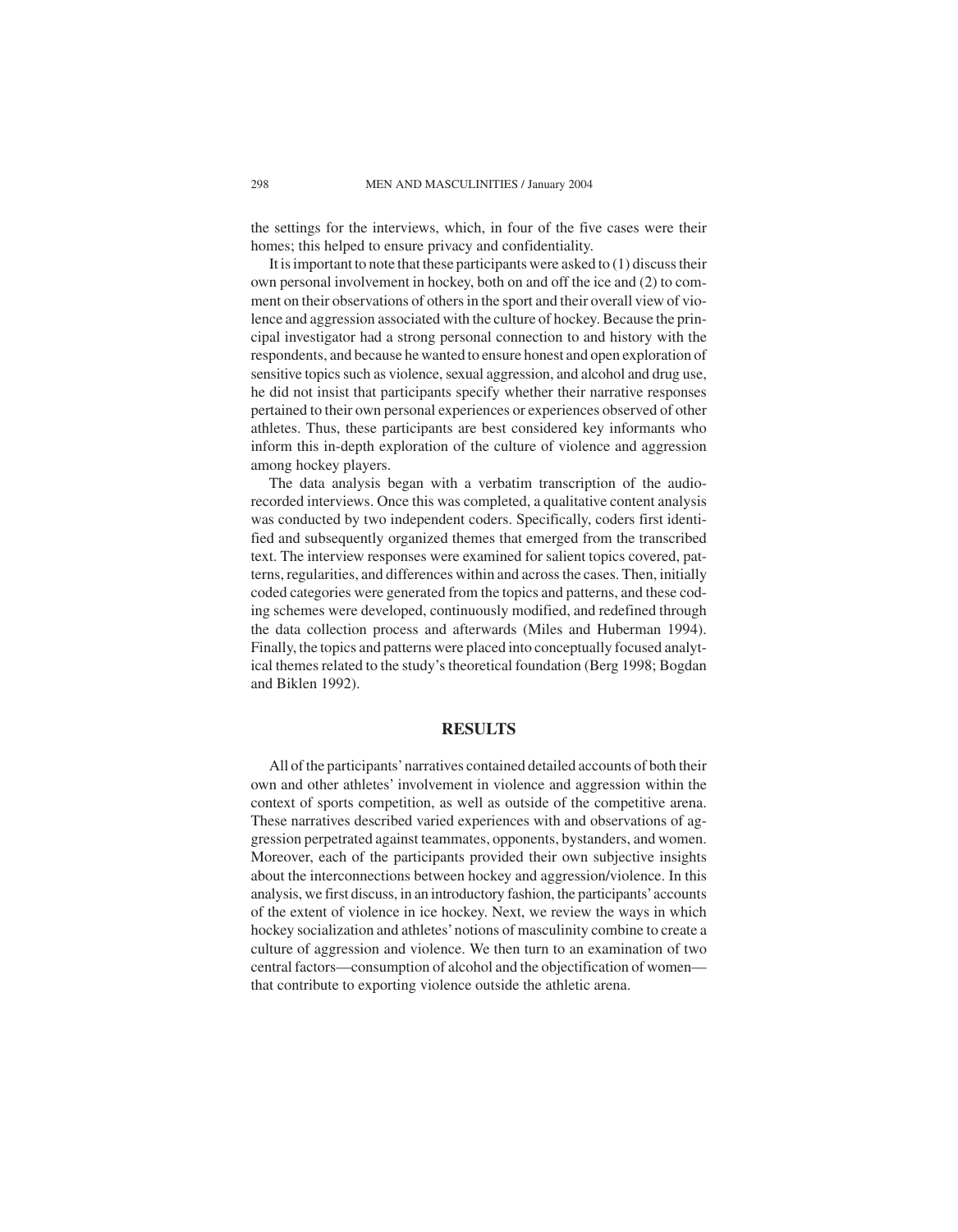## **FREQUENCY OF VIOLENCE**

All of the research participants were easily able to identify a number of situations in which they had either participated in violence or they had observed such violence among their friends and teammates. Moreover, these narratives illustrate the way in which such violence and aggression is considered routine in this population. For example, one athlete described his social life in this way:

It seemed like every time we would go out  $\dots$  at someone's house or a bar  $\dots$  at least once a weekend, there would probably be a fight . . . if you took a random sample of 20 guys that didn't play sports and went out on a Friday or Saturday, I don't think you would find the frequency in them getting into fights compared to the 20 guys that I hung out with that I played hockey with.

The narrative accounts of two other participants reflected parallel sentiments with respect to the conventions of aggression and violence in this community:

More things I've seen has been guys hitting other guys—in a bar—get a couple of drinks in some of these guys, and they want to fight everyone as if they're invincible—the worst I've seen is that guys will get a bunch of teeth knocked out or their face beat in—black eyes and brown eyes and all of that . . .

I mean, I had quite a lot of brawls in the summer—one time, a guy had sold drugs to my younger sister and I confronted the guy, and he brought back a bunch of his friends, and I went after the whole gang of them and ...I beat them up quite badly . . . they beat me over the head with a fishing bat and they cut me open, but I'd also cut a bunch of them open pretty bad too—and I went to the hospital and they had come after me at the hospital. I was out of town very shortly after that, so that was good.

These players' perspectives align well with extant research that asserts that conformity to a violent sport ethic is common and that this conformity can lead male athletes to see aggression as a natural part of their sport and a natural part of who they are as athletes and men (Young 1993). The question that remains, however, is, Are people who choose to play heavy contact sports more likely than others to see aggression as an appropriate way to deal with life stressors? An answer to this question is embedded within the research participants'reflections on the potential causes of aggressive behavior among hockey players. In particular, several respondents speculated that men with aggressive tendencies may be attracted to the sport of hockey:

It's the old what-came-first-the-chicken-or-the-egg syndrome—were these guys violent before they played hockey or did they become violent because they played hockey ...I think that guys I played with . . . had some antisocial behavior and had it before they ever got into hockey, and then you mix the two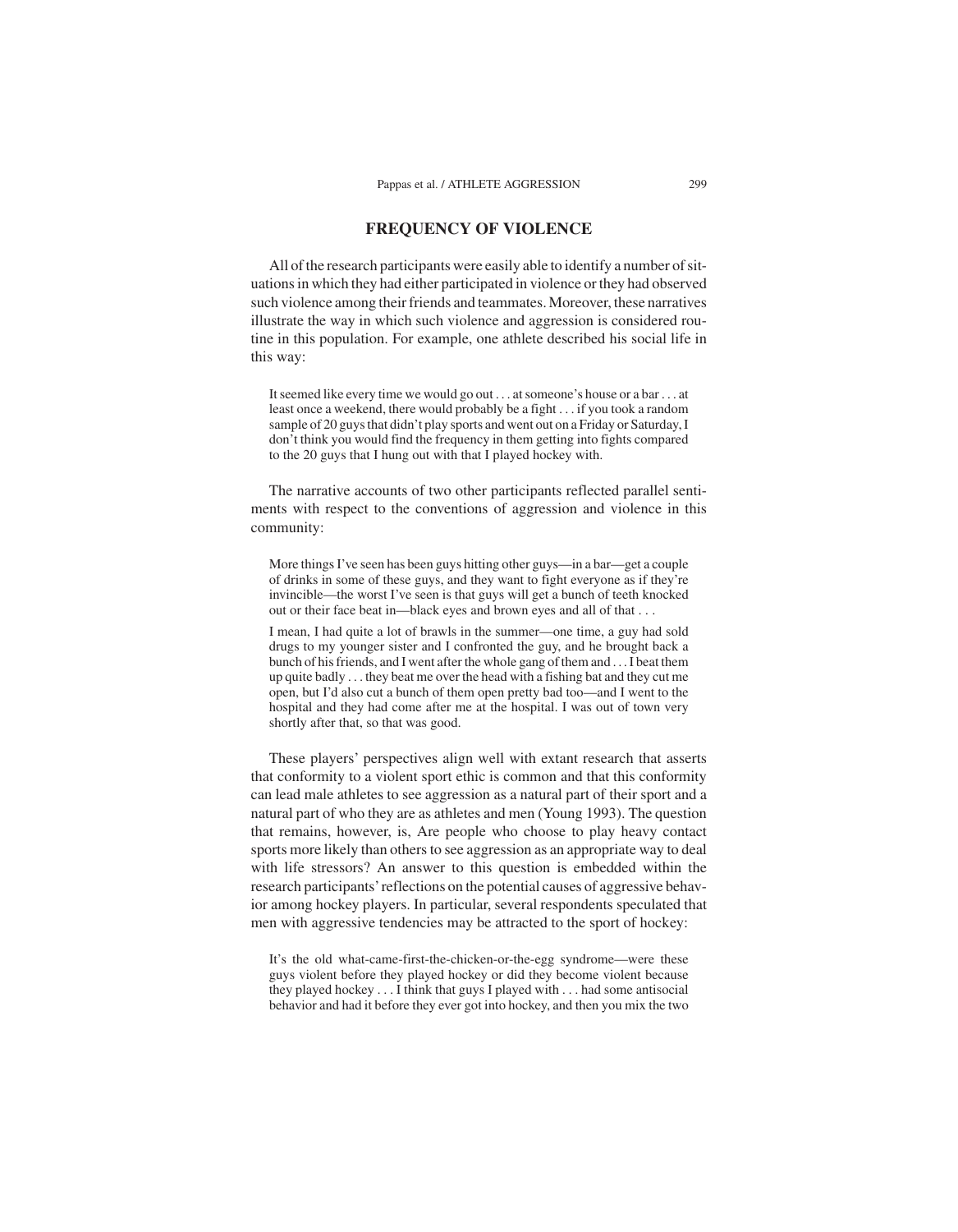and you can get yourself into a lot of trouble. ...I played junior C in Canada, and guys were getting out of jail on weekends to play hockey—you know, get in trouble with the law and all sorts of crazy stuff before they were really ever really involved with the game, and I think the game for them was almost a chance to vent their anger or whatever it was they were dealing with in a way that wouldn't get them thrown [back] into jail . . .

I played against guys that do a lot of fighting in hockey that were just plain whacked—you know, that would sit there across from you before the game, hyperventilating and stuff, some of them I knew that were actually crazy but . . . with one guy in particular, I knew that he had a chemical imbalance and he just happens to also be a really good hockey player that snaps . . .

I think, from my experiences, with some of these guys who are getting into trouble on the ice have a lot more going on off the ice than you think. The rink becomes the hunting grounds for a lot of these guys, and I don't know all their stories in and out, but troubled guys getting in trouble on the ice as well whether its family, school, or what. ...I think it's a place for violence to come out—because it's allowed.

These narratives are somewhat inconsistent with a sports socialization perspective. That is, these informants'speculations that men with preexisting aggressive tendencies actualize such proclivities within the acceptable context of hockey play is somewhat contrary to an explanation that emphasizes the socialization of the athlete in which violence learning takes place within sport culture. However, the multifaceted interpretations offered by the informants in this study are compatible with Coakley's (1989) assertion that the origins of this phenomenon are heterogeneous, and that there is no single cause of violence in sport.

# **HOCKEY SOCIALIZATION AND THE CULTURE OF MASCULINITY**

The socialization of hockey differs from socialization for other contact sports because fighting plays a central role in hockey competition. Indeed, according to Gruneau and Whitson (1993), high rates of violence in hockey are to be expected because physical contact affords opportunities for hockey sticks to be defined and used as weapons, and norms within the community celebrate toughness and a willingness to fight, seek retribution, and intimidate opponents. According to the participants in this study, this context promotes a unique set of dynamics that is unlike most other contact sports. Players enhance their value to their team by demonstrating toughness through display of fighting skills; indeed, the ability to fight effectively becomes a coveted trait, operating even as a means to indirectly win games through intimidation of the opposition and targeting of key opposing players. Fighting is seen to be far more important than skating skills to player success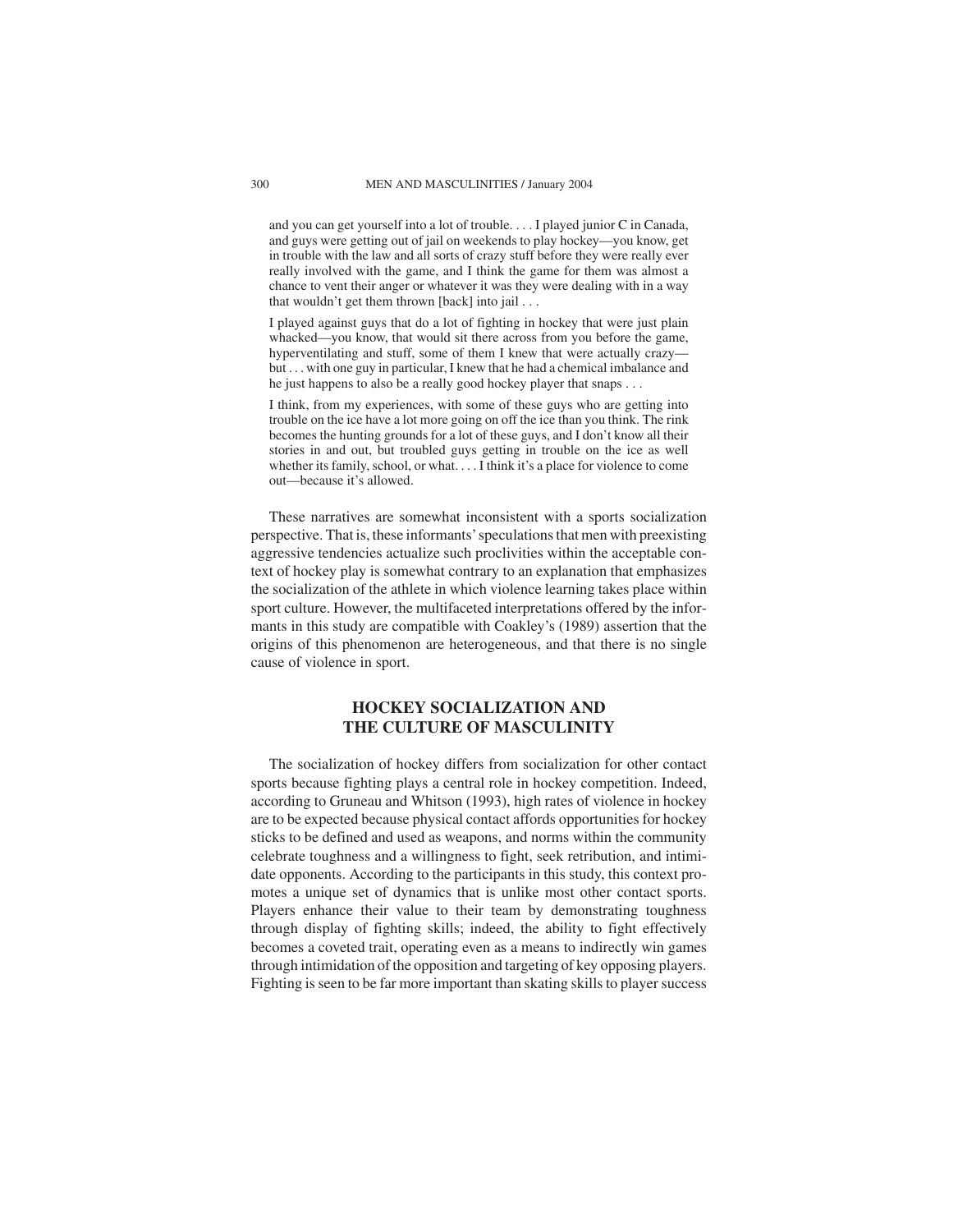(Weinstein, Smith, and Wiesenthal 1995). These concepts can be seen in the following observations of three study participants:

Hockey definitely promotes violence. ...I mean, they have a penalty for fighting . . . and just the reasoning behind that is that they say hey, we don't want fighting in the game, but if they didn't want fighting in the game, they wouldn't have a penalty for it—they would just basically kick the person out of the sport . . . and just the nature of the sport . . . how you win a game—you're physically dominant over another person—being bigger, stronger, faster than the person . . . it's just inherent in the nature of the sport . . . that promotes violence . . .

Hockey players or others in a contact sport could be prone to instigate a fight . . . hockey players instigating fights is part of the game . . . instigating a fight can work to your advantage . . . you can get them [opposition] off their game . . . you know . . . make them push themselves, push their manhood . . . I'm not sure if it [hockey] makes you more prone to violence, but it almost does . . .

Actually, it [fighting] was the thing that was paying my meal ticket so to speak, you know—and you get good at it and you have to do it—or you weren't going to play or they would find somebody else that would do it. I mean, if I was going to make it to the NHL, I was going to have to fight my way there, and it wasn't going to be through some other role on the team, and you have your role on the team.

The narrative data in this study also reflect the pressure that hockey players feel from coaches who are perceived to promote aggression in their players. These athletes'accounts are replete with references to coaches'winat-all-cost mentality, as well as descriptions of the ethically questionable methods that a number of their former coaches used against their players to motivate them toward aggressive behavior. For example, one player described the way in which a coach used aggression himself as a sort of modeling strategy:

There's pressure from all around. The coaches will use name calling or in some situations use physical—not to hurt, but wrestle you around a bit—if they don't think you are doing your job and being aggressive and taking guys out of the play, that kind of thing. I've been in situations where coaches have used their hand or their stick in certain ways to get you fired up—hand in the back of the head, stick in the balls, you know.

Other coaches may not have engaged in aggressive behavior themselves, but players certainly believed that their coaches had a role in encouraging aggression, perhaps by active promotion or simply tacit acceptance of violent and aggressive behavior. The following narratives serve as prototypic examples:

Your teammates may expect you to watch their back . . . but, generally, it's the coach that will tell you to start with the violence . . . to agitate—sometimes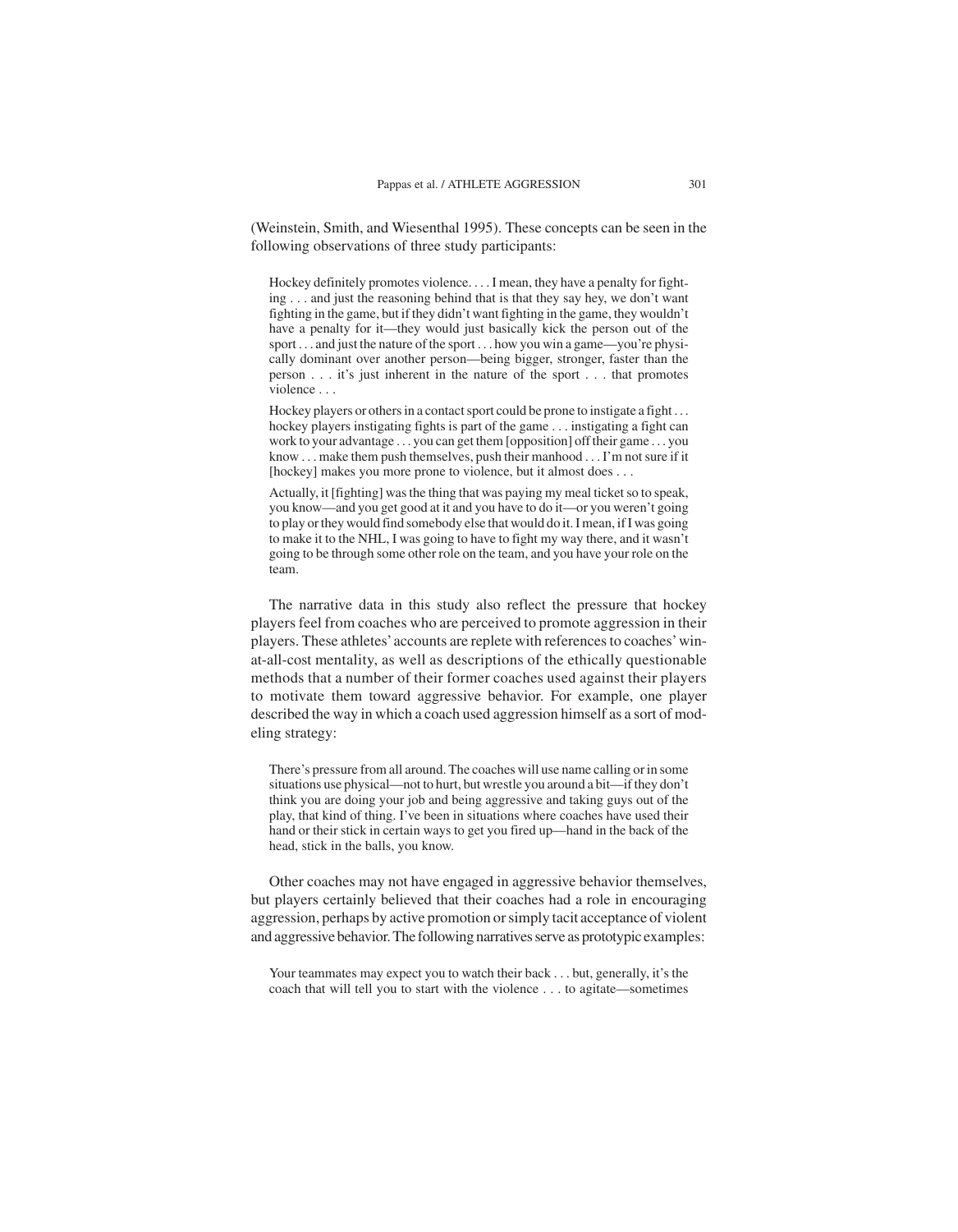those are elements that the team is lacking . . . it really is . . . coaches like guys . . . who take a hit . . . most coaches I've played with have not had a problem with sending someone out . . . a heavy person [enforcer] out . . . if they believe that a rival would possibly injure one of his good players . . . it makes sense . . . you've got to keep your scorers to win the game . . .

I've been involved in situations before where people are asked to go and fight [by the coach]. Someone is being dirty on the ice—takes a cheap shot at a smaller guy and basically they [coach] will . . . say, hey, I want you to go fight that guy just because they don't want them to take liberties and try to intimidate . . . so that's a definite influence, and, of course, you are rewarded by the coaches . . .

I smacked a guy in the dressing room one time and the coach asked me why I did it at the next practice. I said he shot his mouth off in front of the whole team and I told him to shut it or I was going to smack him—if I back down in front of the whole team and let him shoot his mouth off, how do you expect these guys to rely on me the next game out there—he [coach] said that's fine.

These quotes are consistent with Crosset's (1999) findings that athletes fully understand that their knowledge of the rewards for being mean are linked to coaching behaviors.

Fan pressures and influences also promote aggression and violence because the reinforcement through cheering and positive comments is extremely appealing to the athletes. Although winning was usually viewed as being most important, the use of aggression and violence could at times be considered an extremely significant secondary aspect in terms of what hockey fans wanted to see. The pressure players felt as a result of spectator comments is described through the following accounts:

The first thing that comes into my head is the cheering every time somebody gets hit into the boards and a fight breaks out everyone stands up and cheers that kind of thing, and when they see blood. A lot of fans came to see that and they got bored if there wasn't some kind of violence going on. In my personal conversations with them and how they react to the game, it was enough for me to see that they wanted to see that violence thing, and it does promote it—I mean, when the crowd is behind you and cheer when you knock people into the boards—I'm not going to lie, it gets you fired up and wants to make you do more banging of guys into the boards, and lots of times, if it takes that to get the team fired up, then that's what you're going to do. It always helps to get the fans behind you—they definitely have a role in promoting violence in the sport.

Like even at universities or. . . back in the days of juniors. . . basically, if you go out in a fight and beat someone up . . . after the game . . . you'd get recognition for that—fans would come up to you and say, that's a great fight you were in, you really beat the crap out of that guy . . . and, basically, you're getting rewarded for . . . fighting with someone, and people remember that . . . if you're constantly getting rewarded for something you do . . . you're going to do that again and again.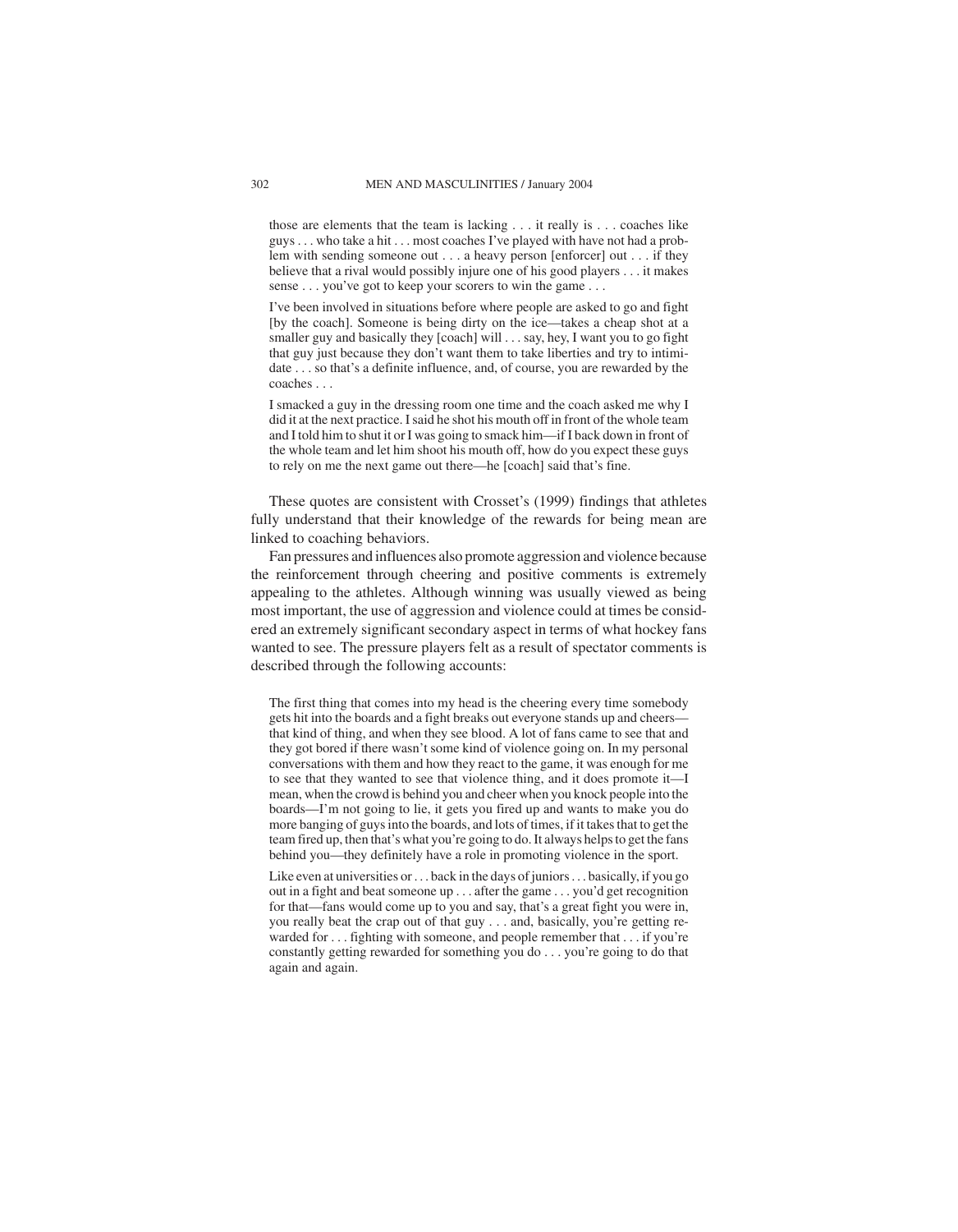Such findings are consistent with Smith's (1979b) findings that 61 percent of the players perceived spectators at hockey games approved of fighting.

The reinforcement of violent behaviors can be usefully framed with the observations offered by Vaz (1980). He found that violence is virtually nonexistent among young boys just starting to play hockey. But as they are influenced by older players and professionals within the hockey community, rough play is encouraged and "under certain conditions, failure to fight is variously sanctioned by coaches and players" (145). This hockey subculture plays itself out against a larger backdrop of conventions of masculinity in contemporary society. For instance, several players discussed the ways in which hockey players are likely to equate manliness with a willingness to engage in violent behavior. Three narratives, in particular, illustrate this inclination:

I think of people that you know and hang out with ... expect you to be strong, kind of macho, and stick up or you know stick up for yourself . . . someone would never walk up to you and say, hey that was a great move you made walking away from fighting that guy, I mean I probably never heard that in my life but I definitely heard a person being put down because he backed away from a physical confrontation both on the ice and off the ice . . . you were generally perceived as weak if you didn't go fight . . . it would lover their opinion of you whereas if you went out and fought . . . you were generally seen . . . in higher standards . . . you're a team guy , you're a guy that would stick up for the other players. . . you were tough . . . you're a lot of things that people respected back then . . .

I think it's more trying to prove yourself. . . trying to prove your physical dominance . . . to yourself, your coach, your teammates, the fans that you know . . . hey, I might of lost the last fight, but hey, I'm strong enough to win this fight against this guy . . . and trying to make yourself look better in front of . . . especially your teammates. . . your teammates tend to remember a lot of things that I think most of the fans that come will forget . . .

If someone were to try to fight you on the ice and you backed away . . . it would be more perceived as he's weak, he's backed away form a physical confrontation and generally most people don't want to be seen like that . . . so Ithink there was a lot of pressure to stick up for yourself and I think the same goes over into your social behavior often . . . you're kind of expected to stick up for yourself and people think you should and kind of have the perception that if you are not, you're not as manly.

As this last narrative reflects, embedded within many of these players' narratives is the implicit recognition that the tendency to draw parallels between manliness and violence extends beyond the competitive arena into broader social relations (cf. Coakley 1989). For example, one player described the similarities between problem solving in hockey competition and problem solving in social relationships in this way: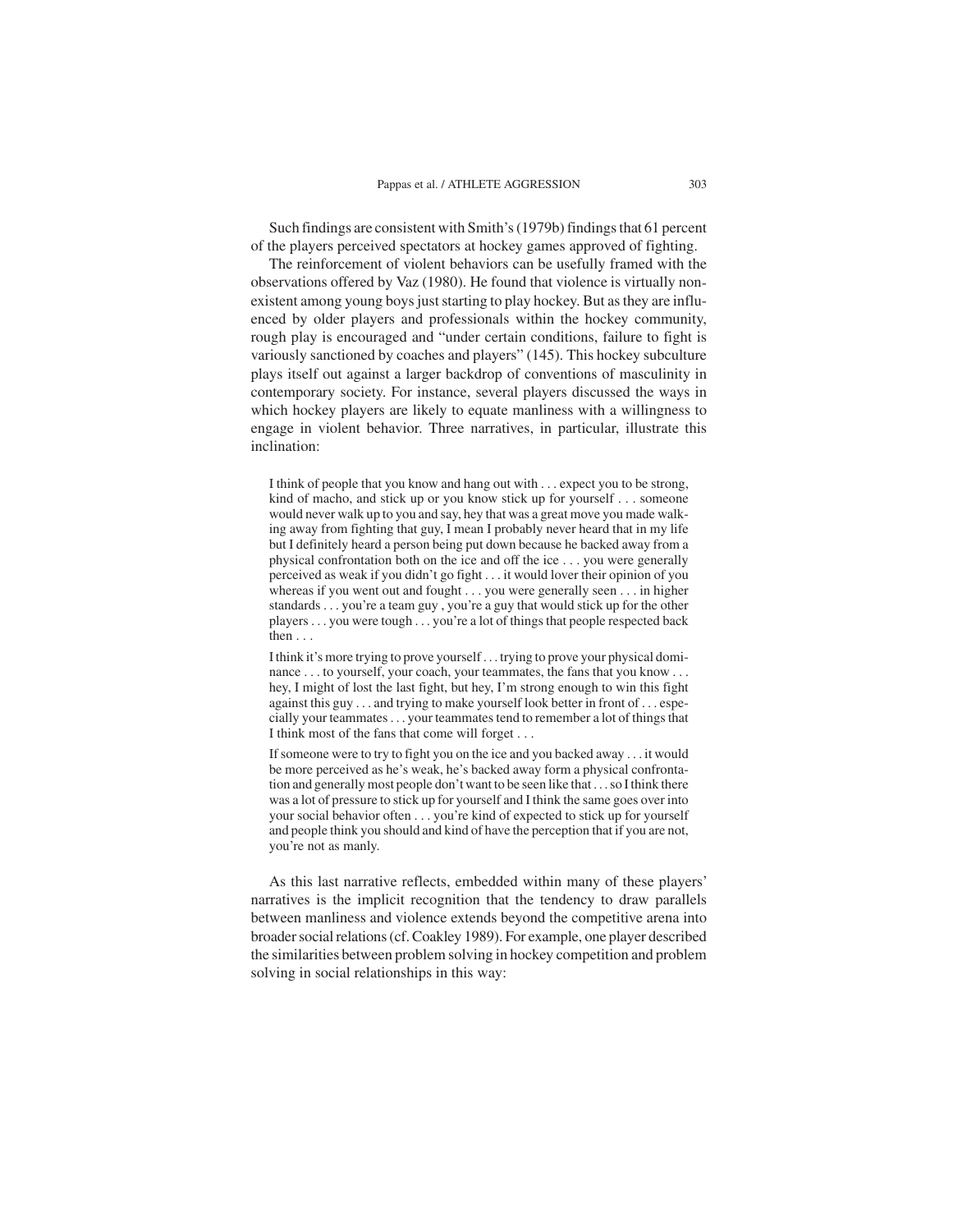You might have something like guys having problems in school and with their girlfriend or . . . away from home and pressure from not being around his family . . . maybe at an older level, like in juniors, maybe leaving home for the first time, a combination of all those things contributing to maybe a little bit more of a downer attitude—not feeling good about themself—and maybe having to beat someone up to feel better about themself—you get a lot of that with athletes.

As this thematic analysis indicates, hockey socialization and players' ideals of masculinity combine to create a culture of aggression and violence within the sport. Specifically, the socializing influences on which the research participants focused their attention included hockey competition per se, teammates, coaches, and fans. Cultural imagery surrounding masculinity in particular, ideals of physical dominance, strength, and toughness—joins with these primary hockey influences to create a culture within which violence and aggression are not only tolerated but even encouraged. Moreover, the narrative data in this study demonstrate that the conventions of aggression and violence that typify sports competition apply as well in the nonsports environment. In fact, one player's narrative powerfully illustrates his belief that this link is indeed inevitable:

They make demands on athletes to be tough because they want to see it, it [aggression] automatically caries over when you see some guy who's huge and charged with beating his wife. It's like, what—so they think this is some sort of surprise, because if you're paying a guy three million dollars a year to knock somebody's block off, do you expect them to turn it off? No way, and you're praising him to be this animal, you know, you want him to be a destructive force on the field but then you want him to be some sort of pussy cat off the field?

In addition to discussing this inherent connection between violence within and outside of sports competition, the athletes discussed two factors that promoted the exportation of violence outside the athletic context: (1) consumption of alcohol and (2) objectification of women.

## **ALCOHOL CONSUMPTION**

Previous research—for example, Gallmeier (1988)—has found that alcohol use is nearly universal among professional hockey players. Its use is apparently related to the extreme pressures of the game, as well as to the desire to suppress or deaden feelings. Likewise, all of the participants in this study discussed the common role of alcohol in the lives of hockey players. Moreover, these athletes associated violence with consumption of alcohol and other substances. For some, alcohol consumption was mentioned merely as a contextual feature in their descriptions of violent episodes. Some of the participants, however, perceived alcohol as a causal agent, explaining that it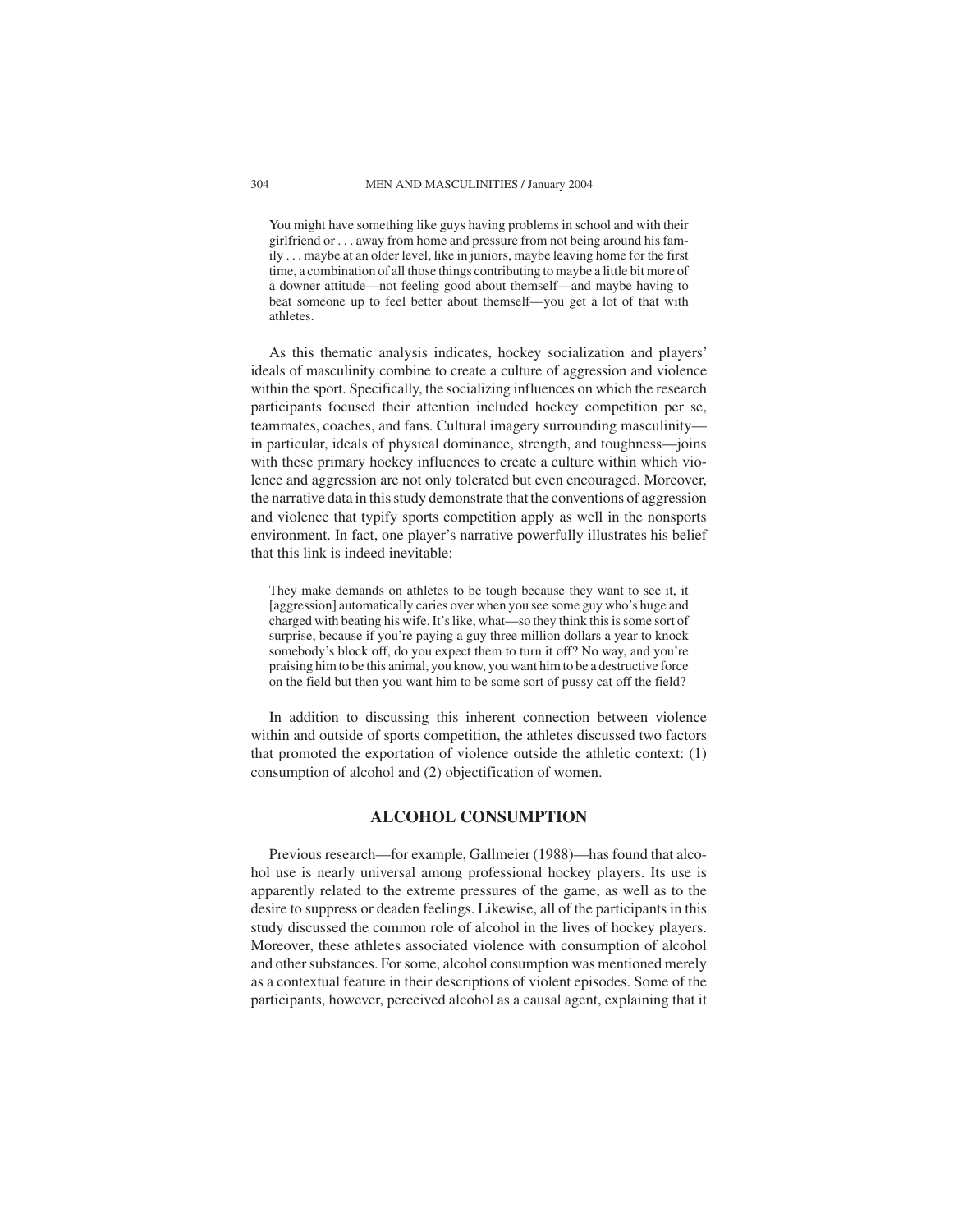facilitated the transition of violence from the competitive venue into everyday social interaction. One player explained it in this way:

It is the major factor of talk and off-ice violence—alcohol and testosterone and after-sport smack talking—you know, I was doing this and I did that and I played great, and when they start drinking, they think that they can do anything . . . it's the major factor in off-ice violence. Alcohol is the thing that leads to fights—in my experience in college, there wasn't one sober, off-ice violence [incident] that I ever witnessed or heard of or anything—never.

Other players may not have identified alcohol as "the major factor" but they certainly described, with great clarity, the role alcohol and drugs often play in creating a context within which athletes can act out their machismo. Two narratives illustrate this phenomenon:

Alcohol after a game adds a strange element—I think it makes a person more conducive to violence off the ice—definitely—just because beer and muscles . . . you feel a little bit more invincible once you have a six-pack in you . . . that much more macho . . . alcohol is good for socializing, helps you relax, but it can also get people on edge . . . especially more high-strung people . . .

I think it just adds fuel to the fire—if you've already got a kid who's aggressive by nature and you throw a catalyst in there [alcohol], it just makes everything worse—especially with hockey as there's a lot of drinking that goes on with it—you mix that with guys who are maybe lonely or depressed and you got trouble off the ice—if things are going on on the ice that they may not be happy with and then you're drinking and doing drugs, it makes everything worse—so it's just adding fuel to the fire.

In essence, all these players describe some way that alcohol and drugs act to promote aggression and violence. Indeed, these findings are consistent with previous work in this area. For instance, although alcohol has not been identified as the cause of abuse, it has been associated with violence and is thought to play a complex role in its occurrence; it may impair reasoning and communication, be part of premeditated strategy (Crowell & Burgress 1996), and/or be used to excuse violent behavior (Benedict 1997). Furthermore, the complex relationship between alcohol, violence, and constructions of masculinity that is implicated in the narrative data in this study is mirrored by Messerschmidt (1993), who theorizes that alcohol cannot be separated from demonstrating masculinity as it is often used to decrease communication and increase men's capacity to be violent.

Although the athletes in this study talked about the connection between alcohol and violence rather generally, there is research to indicate that excessive alcohol use within male peer groups contributes to sexual violence against women (Koss and Dinero 1988). In addition, Koss and Gaines (1993) linked alcohol consumption, athletic participation, and violence against women; they found that while athletic participation per se was associated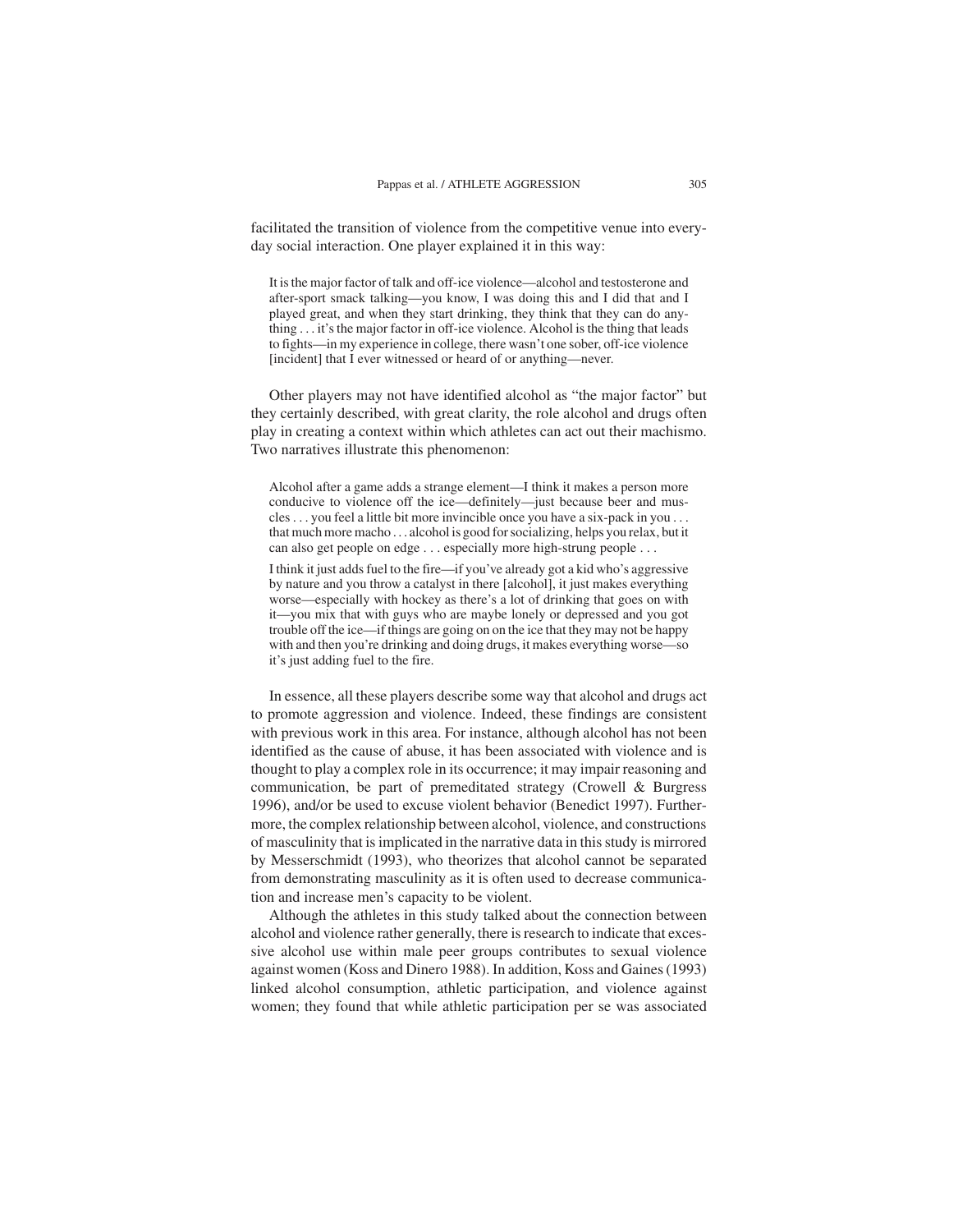with sexual aggression, alcohol consumption was even more highly correlated with sexual aggression. Thus, this analysis now turns to an examination of the role of hockey players' sexual relationships with women.

## **OBJECTIFICATION OF WOMEN**

Commentaries, theoretical analyses, and empirical studies have begun to focus on whether participation in certain sports is related to misogyny, high rates of physical and sexual assault, and the occurrence of rape and gang rape (Coakley 1998). For instance, Sanday (1990) argues that when men become emotionally bound together in all-male groups that emphasize physical dominance, they often express their sense of togetherness by demeaning women. The narrative data in this study provide support for these assertions. For example, two participants talk extensively about the way in which their peers objectify women:

I think that date rape is prevalent among the jock culture. There are things that are not violent but they just seem kind of wrong that guys do in terms of how they relate to women—off ice. They treat women like objects—sexual objects. They talk about them as if they aren't there, as if they [the athletes] were in the locker room talking . . . and don't care what they say at all because they think they're still going to have sex or whatever. Things like that machismo group mentality, that locker room mentality, comes out in off-ice behavior. . . treating women really bad . . . like one-nighters or short-term girlfriends or someone they didn't care very much, just as objects or sex partners.

Locker room talk [is] definitely machismo without doubt, and that carries over when the team is all out . . . you're talking to a girl and all the team's around and they say, what are you going to do to her—and all that stuff. That kind of talk breeds, does breed that kind of certain behavior in the group when men have the group thing going with a not-caring attitude towards women—that kind of carries over when a guy's with a girl—he doesn't care what happens to the girl as long as he is getting what he wants—or getting what the group wants—like, sometimes, I've heard where two guys will have sex with one woman, group sex, or, if she's drunk or passed out or whatever—sometimes, the girl's into it and that's a rarity—and then you hear about that stuff in the locker room—I mean, it happens, and sometimes they're willing and sometimes they're not— I'm not sure . . . if they're kind a coaxed, you know, 'cause there are more than one male in the room—stuff like that.

From the first author's knowledge of athlete behavior, these players are describing situations that are very common to the male sport culture, and they reflect only a small extent of the actual sexual behaviors that occur. It has been this researcher's experience that objectification of women occurs as a natural outgrowth and continuation of traditional male socialization that begins in early childhood. Such socialization encourages boys and men to see women as inferior and as sexual objects who are supposed to meet the needs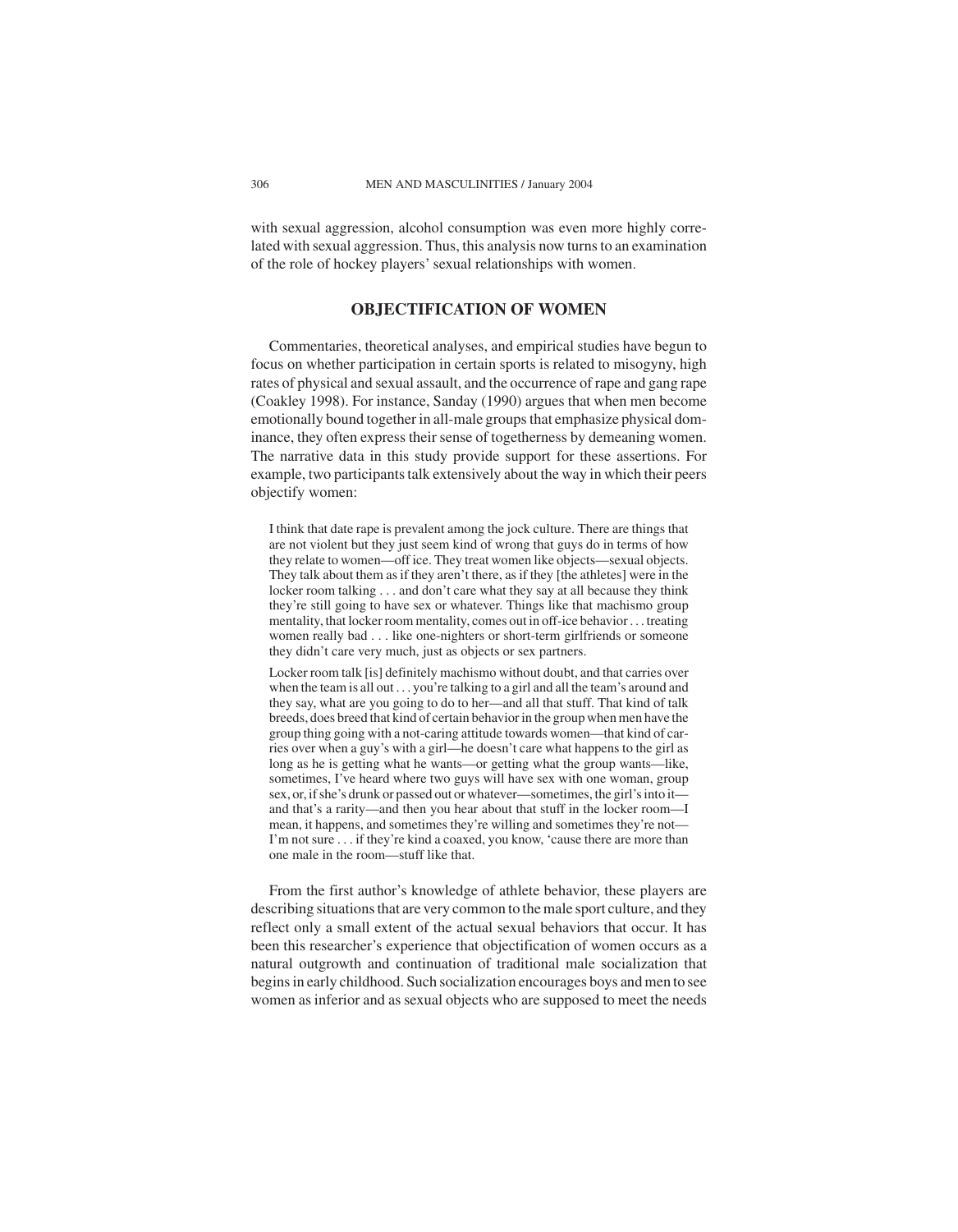of men. The culture of hockey reinforces this objectification because of the focus on traditional male behaviors conducive to sports success and the large amount of time men spend exclusively with other males. These conversations occur frequently as part of the bonding experience.

Moreover, according to the athlete informants in this study, such demeaning attitudes and talk often carry over into actual violent behaviors. One player's account provides an apt illustration:

A guy back in juniors I played with when he was 16—a tough kid off the farm—cucumber farm—he got his girlfriend pregnant—knocked her up—she was about 15—and while I never saw it—he was actually taken away right out of the rink one night because she went to the cops and told them he had been beating her when she was even pregnant with the kid—so that was probably one of the worst stories I had heard because there was a baby involved.

Two other players also commented on their knowledge of violence against women. Although these athletes do not concede to engaging in violence against women themselves, they discuss it as if it is a somewhat routine occurrence within male hockey cultures:

Yeah, I remember certain things that had happened. . . . My friends would get abusive with their girlfriends and stuff like that. I definitely know people that have gotten like that—not necessarily hit, but they'd be abusive and kind of push them and things like that, and we'd always stop them.

I'd heard stories of guys roughing up a girl a bit. Most of it was guys talking about other guys they knew that were in situations like that.

### **SUMMARY AND CONCLUSIONS**

The findings of this study indicate that interpersonal aggression is common in the lives of these hockey players, both on and off the ice. For these hockey professionals, aggressive behaviors were seen as manifestations of existent tendencies as well as products of sport socialization. Future studies should examine personality characteristics and psychological symptoms of particularly aggressive athletes to determine the role of individual factors as opposed to the culture of sport in producing violent behaviors. Increasingly, studies of interpersonal violence are employing biopsychosocial perspectives, noting the relevance of all three domains in predicting violence (e.g., McKenry, Julian, and Gavazzi 1995).

The participants in this study readily explored the ways in which hockey socialization created a context within which violence and aggression are not only tolerated but also encouraged. Much was said about the culture of hockey itself as an instigating mechanism of male violence. Clearly, hockey was viewed as a violent sport and a sports culture that encouraged violent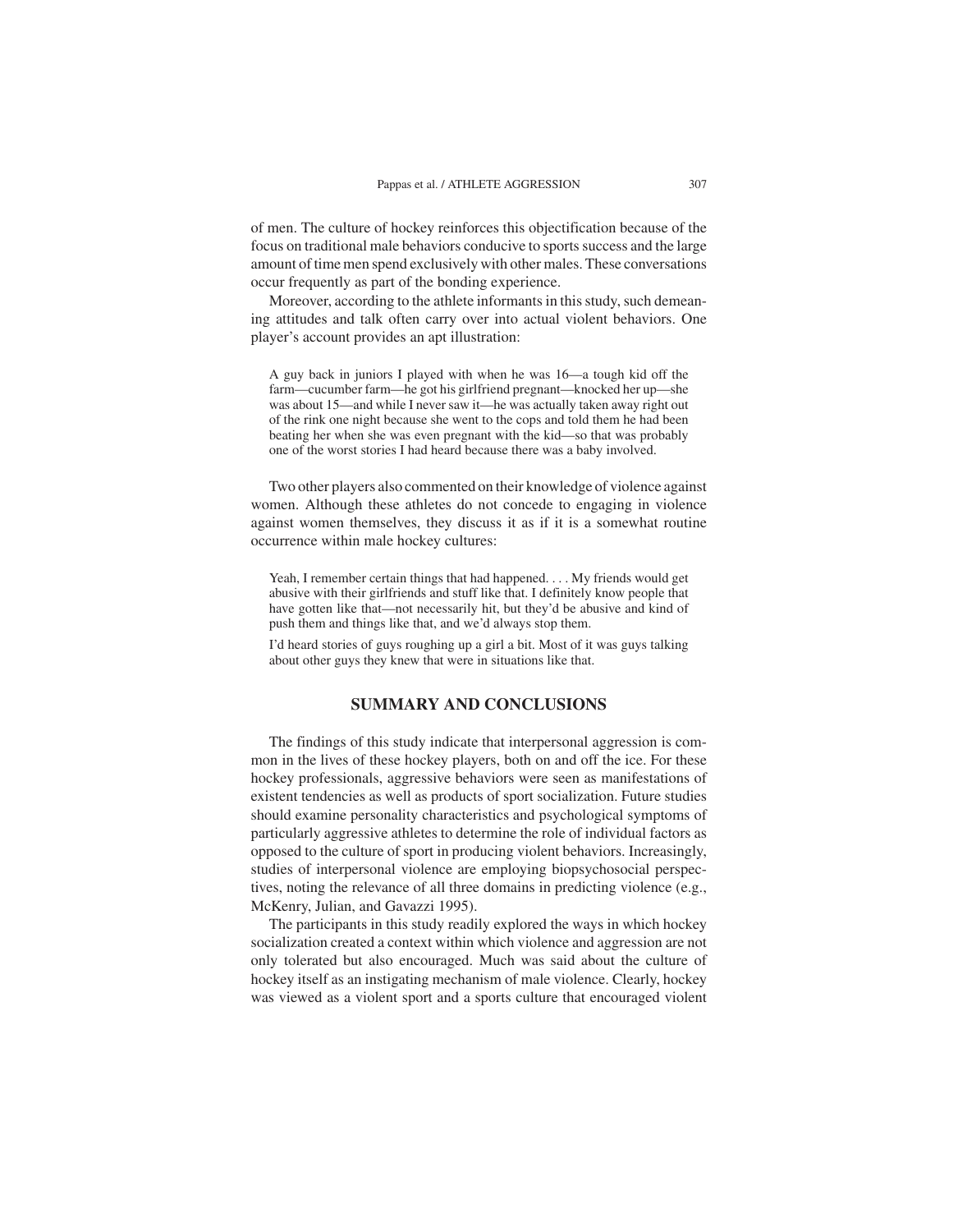behaviors on the ice; the players, management, and indeed the fans expected and desired it. It was not mindless violence but functional despite some prohibition. Consistent with Weinstein, Smith, and Wiesenthal's (1995) survey of youth and preprofessional junior hockey players, violent behaviors were seen as only mildly penalized and generally viewed as essential for team and individual player success. For example, referees do not intervene in professional hockey fights as long as only two players are involved, and teammates and coaches judge players' competence more on their willingness to engage in violence (especially fist fighting) than playing and skating skills. Messner (1995) notes that men are raised to view the world as competitive and hierarchal, taught to get the job done regardless of the consequences to others what Balkan (1966) termed "unmitigated agency." Thus, when tasks become more important than people, violence is sometimes a problem-solving mechanism, for example, intentionally hurting an opposing player. Aggression and violence were important components to competitive success, and they were not limited to the ice rink; a united front perpetuating violent behaviors carried over to social situations. In addition, coaches often were negligent, if not somewhat encouraging, of players remaining tough and aggressive off the ice.

A culture of masculinity can be seen to characterize the teams the players described. The athletes tended to share a set of ideological beliefs related to traditional forms of masculine expression, for example, preoccupation with achievement and maintaining status through fighting or risk taking, acquiring an identity of toughness (Weisfeld et al. 1987). Research has found that hockey players with the strongest levels of endorsement of traditional masculine ideologies are more likely to fight than are other players (Weinstein, Smith, and Wiesenthal 1995). Kilmartin (2000) contends that violent behaviors by athletes are motivated by one athlete's perception that another is trying to hurt him. This too was represented in the players'comments regarding the need to be on guard, the necessity to protect oneself from the violence inherent in the game, and the dominance perspective wherein the athlete is constantly battling against teammates and opposition who are motivated toward domination. The culture of masculinity was also seen in the pack mentality that emerged among the players and carried over to off-ice activities. The strong bonds that emerged reinforced aggressive behaviors but also resulted in strong bonds of allegiance and loyalty.

In his examination of sport and violence, Young (2000) asserts that while knowledge of player violence within sport is substantial, little is actually known about other forms of sport-related violence. This in-depth exploration of hockey culture begins to fill this knowledge gap; its unique contribution is a more nuanced understanding of athletes' expressions of aggression and violence outside the sports context. As noted previously, the players in this study viewed aggression in broader social relationships as a logical extension of on-ice violent behavior. This relationship between participation in vio-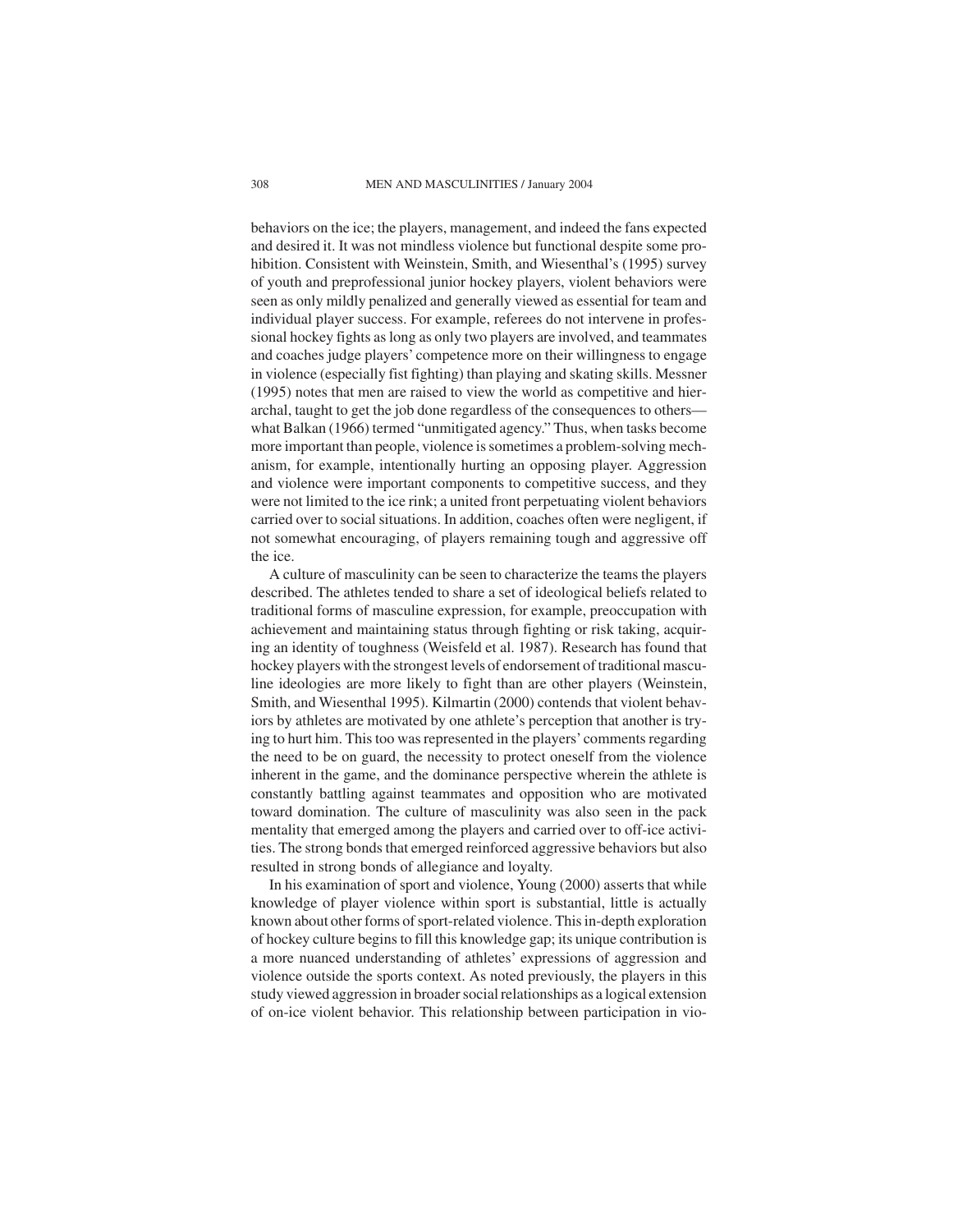lence in sport and in other social contexts is consistent with the well-established relationship between and among various types of violent displays consistently found in the literature (Fagan and Browne 1994; Levinson 1989). Moreover, when asked specifically to provide explanations for off-ice violence based on their experiences, many mentioned the role of alcohol specifically, but also in combination with other factors. The players typically drew a causal relationship between alcohol use and violent behaviors. Alcohol was used to a great extent to self-medicate as a means of handling the stresses associated with the game. Gustafson (1986) contends that alcohol is a societally sanctioned aggressive solution for men to use when frustrated. Also, hockey seems to be a culture that is defined, in part, by the use of alcohol in leisure. Others have noted that drinking is a cultural symbol of masculinity (Lemle and Mishkind 1989). The complex role that alcohol plays in aggression should be explored in greater depth, especially as it interacts with social situations, psychological factors, and other drugs.

The informants in this study also identified athletes'tendency to objectify women as a factor that contributes to the exportation of violence off the ice. Interestingly, the men defined sexual abuse of women broadly to include verbal aggression and general disrespectful behaviors, that is, treatment of women as sexual objects. Some connected sexual aggression or violence to what they termed a locker-room-talk mentality wherein certain male sexual bravado in the peer culture was carried off the ice to their relationships with women. The respondents tended to differentiate between general physical violence and sexual aggression or violence, seeing the latter as less serious and more understandable than general physical violence. In general, the athletes seemed to speak of a culture that had a lesser regard for women.

In general, the findings of this study have illuminated men's subjective experiences as participants in the sport of hockey. As such, they have brought personal insights to bear on our understanding of aggression and violence in sports. Because this was a small-scale intensive study, the voices of a variety of other participants who could have provided more insights into couple violence were excluded, for example, actual male aggressors of women and women victims. The researchers rely on the perspectives of respondents who had a particularly close relationship with the first author; perhaps a larger number of informants who were not acquainted with the researcher would have yielded additional information. Many questions remain to be addressed. Because violent behaviors first emerge in high school and continue into college play, these would be useful arenas for generating a fuller understanding the development of violent behaviors in this sport. Other sports have also been associated with violence outside the sport itself, for example, football and basketball; a question emerges as to whether the development of violence is similar for other sports. In addition, as more women enter contact sports, it would be interesting to see if they create a similar sport culture and become more aggressive both in and outside the sport. Factors that have been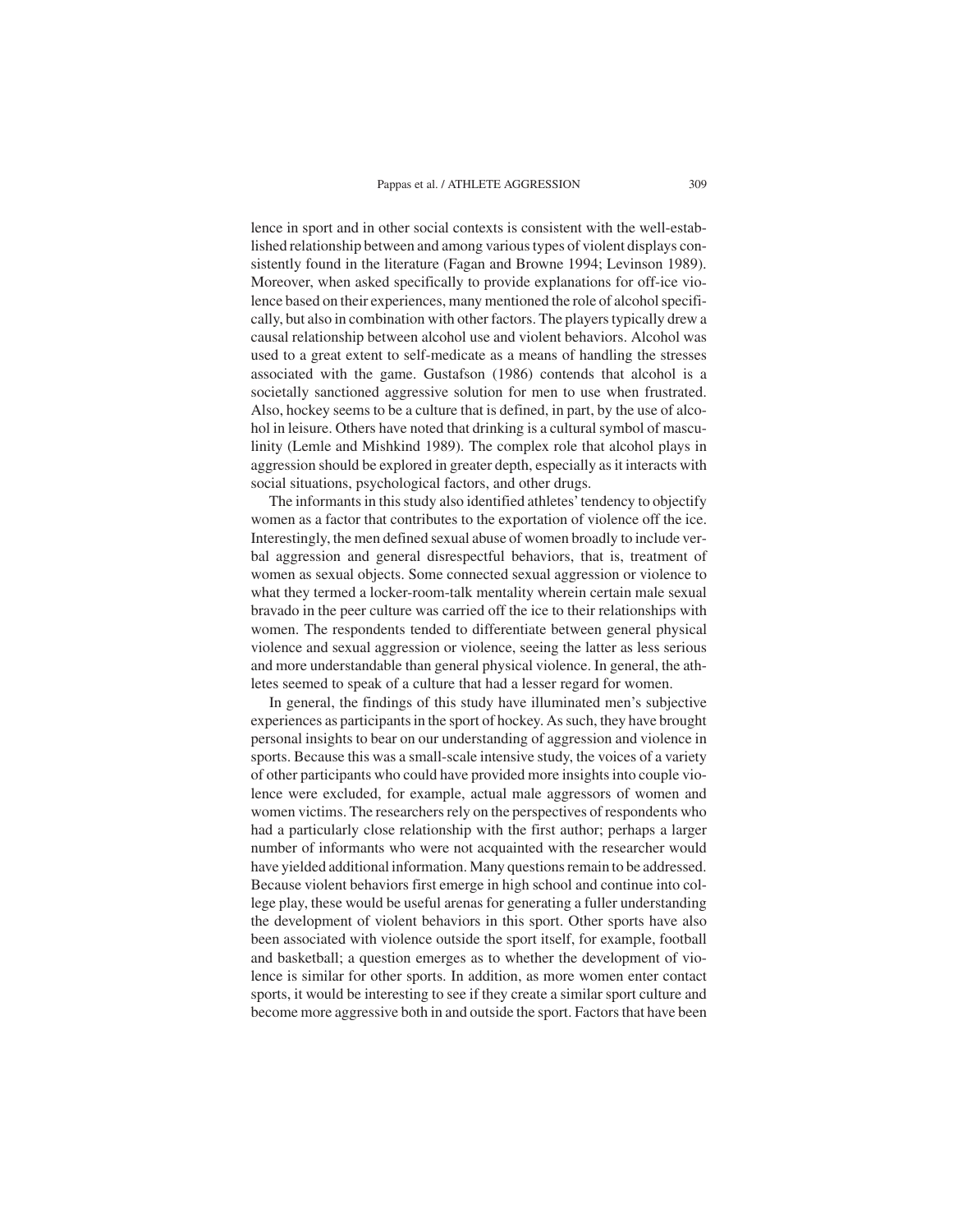implicated in domestic violence research in general, for example, masculine identity, family-of-origin issues, male peer group influences, and stress need to be explored in future work on this topic.

#### **REFERENCES**

- Balkan, D. 1966. *The duality of human existence*. Chicago: Rand McNally.
- Benedict, J. R. 1997. *Public heroes, private felons*. Boston: Northeastern University Press.
- Benedict, J., and A. Klein. 1997. Arrest and conviction rates for athletes accused of sexual assault. *Sociology of Sport Journal* 14:86-94.
- Berg, B. L. 1998. *Qualitative research methods in the social sciences*. Needham Heights, MA: Allyn & Bacon.
- Berkowitz, A. 1992. College men as perpetrators of acquaintance rape and sexual assault: A review of recent literature. *Journal of American College Health* 40:157-65.
- Boeringer, S. 1996. Influences of fraternity membership, athletics, andmale living arrangements on sexual aggression. *Violence Against Women* 2:135-47.
- Bogdan, R. C., and S. K. Biklen. 1992. *Qualitative research for education: An introduction to theory and methods*. 2d ed. Boston: Allyn & Bacon.
- Carson, S. K., W. A. Halteman, and G. Stacy. 1997. Athletes and rape: is there a connection?*Perceptual and Motor Skills* 85:1379-83.
- Coakley, J. J. 1998. *Sport in society: issues and controversies*. Boston: Irwin McGraw-Hill. Connell, R. W. 1995. *Masculinities*. Los Angeles: University of California Press.
- Crosset, T. W. 1999. Male athletes'violence against women: A critical assessment of the athletic affiliation, violence against women debate. *Quest* 5l:244-57.
- . 2000. Athletic affiliation and violence against women: toward a structural prevention project. In *Masculinities, gender relations, and sport*, edited by J. McKay, M. A. Messner, and D. Sabo, 147-61. Thousand Oaks, CA: Sage.
- Crosset, T. W., J. R. Benedict, and M. M. McDonald. 1995. Male student-athletes reported for sexual assault: A survey of campus. *Journal of Sport and Social Issues* 19:126-40.
- Crowell, N., and A. Burgress, eds. 1996. *Understanding violence against women*. Washington, DC: National Academy Press.
- Curry, T. J. 1991. Fraternal bonding in the locker room: a profeminist analysis of talk about competition and women. *Sociology of Sport Journal* 8:119-35.
- . 1998. Beyond the locker room: campus bars and college athletes. *Sociology of Sport Journal* 15:205-15.
- . 2000. Booze and bar fights: a journey to the dark side of college athletics. In *Masculinities, gender relations, and sport*, edited by J. McKay, M. A. Messner, and D. Sabo, 162-75. Thousand Oaks, CA: Sage.
- Fagan, J., and A. Browne. 1994. Violence between spouses and intimates: Physical aggression between women and men in intimate relationships. In *Understanding and preventing violence: social influences*, edited by A. J. Reiss, Jr., and J. A. Roth, 115-292. Washington, DC: National Academy Press.
- Faulkner, R. 1974. Making violence by doing work, selves, situations and the world of professional hockey. *Sociology of Work and Occupations* 1:288-312.
- Fine, G. A. 1987. *With the boys: little league baseball and preadolescent culture*. Chicago: University of Chicago Press.
- Frintner, M. P., and L. Rubinson. 1993. Acquaintance rape: the influence of alcohol, fraternity, and sports team membership. *Journal of Sex Education and Therapy* 19:272-84.
- Gallmeier, C. P. 1988. Juicing, burning, and tooting: Observing drug use among professional hockey players. *Arena Review* 12:1-12.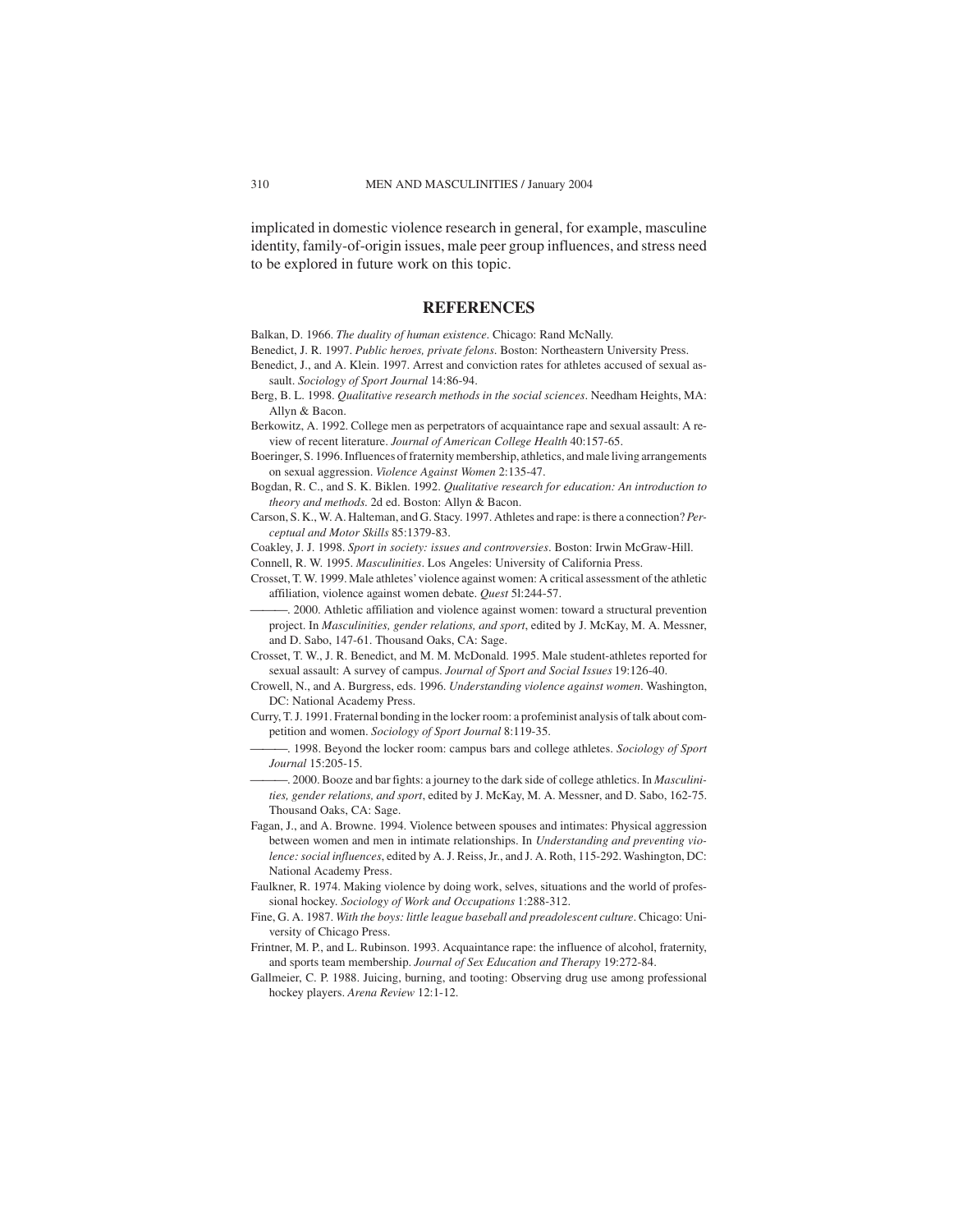- Gruneau, R., and D. Whitson. 1993. *Hockey night in Canada: sport, identities, and cultural politics*. Toronto, Canada: Garamond.
- Gustafson, R. 1986. Threat as a determinant of alcohol-related aggression. *Psychological Reports* 58:287-97.
- Hargreaves, J. 1986. Where's the virtue? Where's the grace? A discussion of the social production of gender relations in and through sport. *Theory, Culture, and Society* 3:109-21.

Kilmartin, C. T. 2000. *The masculine self*. Boston: McGraw-Hill.

- Koss, M. P., and T. E. Dinero. 1988. Predictors of sexual aggression among a national sample of male college students. *Annals of the New York Academy of Sciences* 528:133-46.
- Koss, M. P., and J. A. Gaines. 1993. The prediction of sexual aggression by alcohol use, athletic participation, and fraternity affiliation. *Journal of Interpersonal Violence* 8:94-108.
- Lemle, R., and M. E. Mishkind. 1989. Alcohol and masculinity. *Journal of Substance Abuse Treatment* 6:213-22.

Levinson, D. 1989. *Family violence in cross-cultural perspective*. Newbury Park, CA: Sage.

- McKenry, P. C., T. W. Julien, and N. Gavazzi. 1995. Toward a biopsychosocial model of domestic violence. *Journal of Marriage and the Family* 57:307-20.
- Messerschmidt, J. W. 1993. *Masculinities and crime: critique and reconceptualization of theory*. Lanham, MD: Rowman & Littlefield.
- Messner, M. 1990. When bodies are weapons. Masculine violence in sport.*International Review for the Sociology of Sport* 25:203-21.

. 1995. Boyhood, organized sports, and the construction of masculinity. In *Men's lives*, edited by M. A. Kimmel and M. S. Messner, 102-14. Boston: Allyn & Bacon.

- Messner, M., and D. Sabo. 1990. *Sports, men, and the gender order: Critical feminist perspectives*. Champaign, IL: Human Kinetics.
- Miller, M. B., and A. M. Haberman. 1994. *Qualitative data analyses: A new sourcebook of methods*. Newbury Park, CA: Sage.
- National Research Council. 1996. *Understanding violence against women*. Washington, DC: National Academy Press.
- Sanday, P. 1990. *Fraternity gang rapes: sex, brotherhood, and privilege on campus*. New York: New York University Press.
- Schwartz, M., and C. Nogrady. 1996. Frat membership, rape myths, and sexual aggression on a college campus. *Violence Against Women* 2:158-62.
- Smith, M. D. 1979a. Hockey violence: A new test of the violent subculture hypothesis. *Social Problems* 27:235-47.
- . 1979b. Towards an explanation of hockey violence: A reference other approach. *Canadian Journal of Sociology* 4:105-24.
- . 1983. *Violence and sport*. Toronto, Canada: Butterworths.
- Terry, P. C., and J. J. Jackson. 1985. The determinants and control of violence in sport. *Quest* 37:27-37.
- Vaz, E. W. 1979. Institutionalized rule violation and control in organized minor league hockey. *Canadian Journal of Sports Sciences* 4:83-90.
- . 1980. The culture of young hockey players: Some initial observations. In *Jock: sports and male identity*, edited by D. F. Sabo and R. Runfola, 142-57. Englewood Cliffs, NJ: Prentice Hall.
- Weinstein, M. D., D. S. Smith, and D. L. Wiesenthal. 1995. Masculinity and hockey violence. *Sex Roles* 33:831-47.
- Weisfeld, G. E., D. M. Muczenski, C. C. Weisfeld, and D. R. Omark. 1987. Stability of boys'social success among peers over an eleven-year period. In *Interpersonal relations: family, peers, and friends*, edited by J. A. Meacham, 58-80. Basel, UK: Karger.
- West, C., and D. H. Zimmerman. 1987. Doing gender. *Gender & Society* 1:125-51.
- Young, K. 1993. Violence, risk, and liability in male sports culture. *Sociology of Sport Journal* 10:373-96.